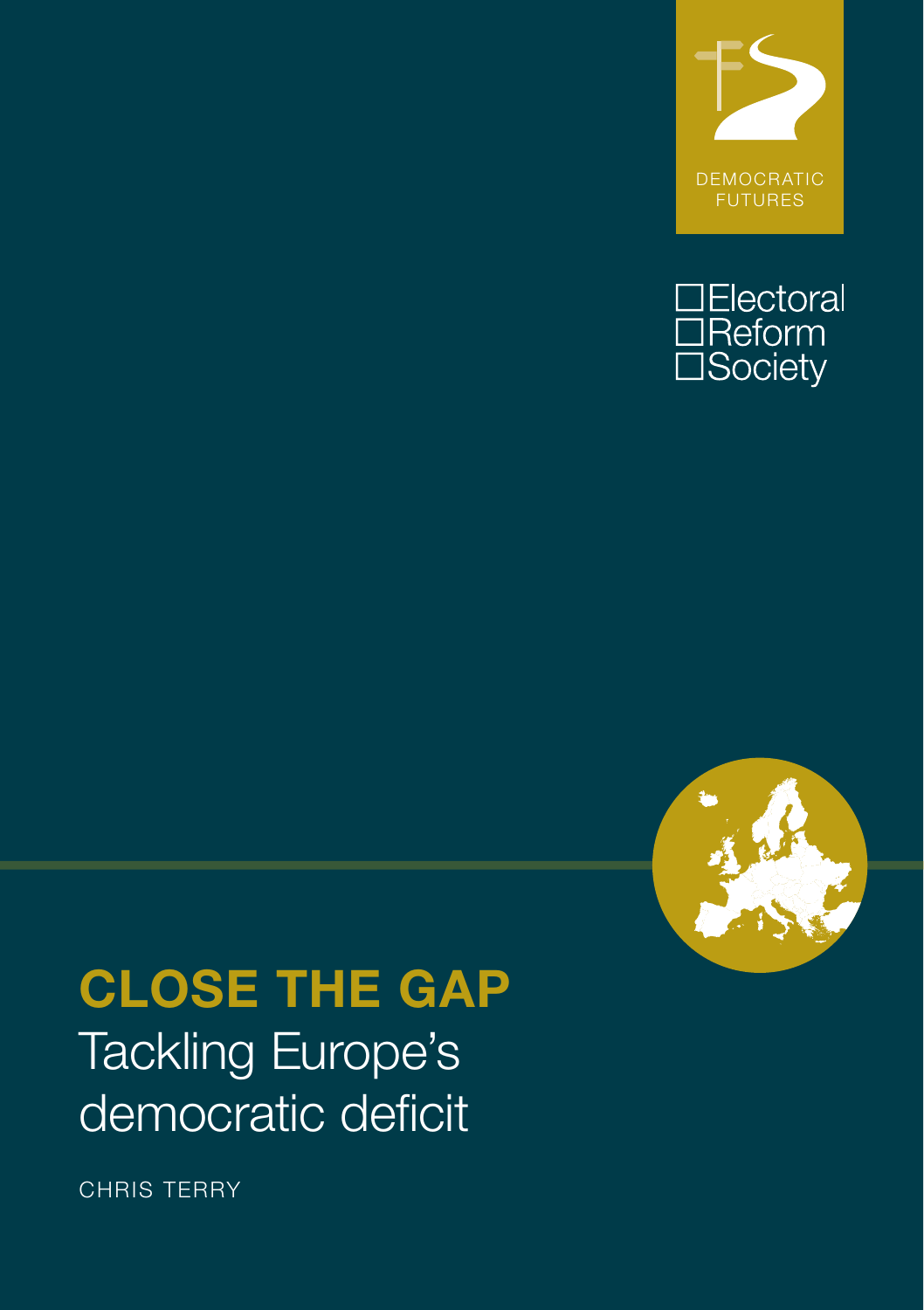

# **CONTENTS**

| Introduction: it's democracy, stupid   | 4  |
|----------------------------------------|----|
| 1. The democratic gap                  | 10 |
| 2. The European Parliament             | 18 |
| 3. The European Commission             | 25 |
| 4. Empowering national parliaments     | 33 |
| 5. Devolution and direct participation | 42 |
| Conclusion: close the gap              | 46 |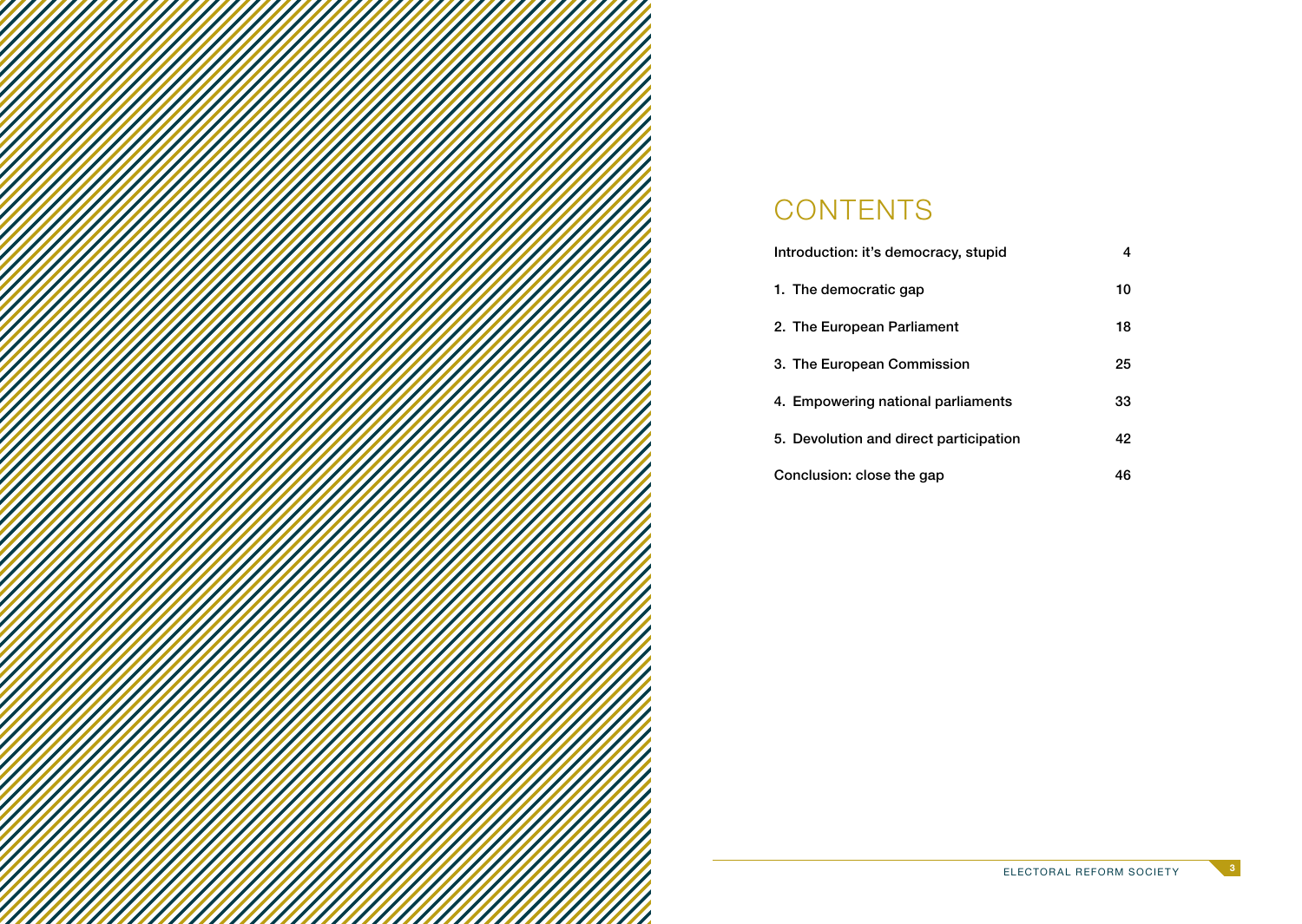## INTRODUCTION: IT'S DEMOCRACY, STUPID

Britain's relationship with the European Union has once again forced itself to the front and centre of political debate. The 2014 European elections, UKIP's rising popularity and the Conservatives' promise of an in-out referendum have intensified arguments around what was always a hotly contested subject.

These debates tend to have one issue at their core – the economic aspects of Britain's membership of the EU. Do we benefit eco nomically from membership, or does it cost us? And does the free movement of labour undermine or sustain our economy?

But there is another vital debate to be had – one which is sometimes obscured by this focus on the economy. And that is the debate about Europe's democratic deficit.

We offer 12 practical solutions designed to close the gap between the EU and the people of Britain

The Electoral Reform Society (ERS) is a frequent commentator on the growing gulf between people and politics in the UK. We want everyone's voices to be heard, and we want the widest possible range of views and backgrounds represented in national political institutions. We offer an analysis of political disengagement in Britain and a raft of practical solutions to address the problem.

But these values, analysis and solutions should not be limited to the national scene – particularly when European politics presents such pressing and complex challenges to the legitimacy of our democracy.

This report examines the low levels of trust which British

citizens have in the EU, and the poor levels of engagement our national Parliament has with European affairs. We argue that there is a serious democratic deficit at the European level, and that while this is true across Europe, it is a particular problem for Britain.

The ERS does not take a position on whether the UK should, in the long run, remain in the EU or whether it should quit. Rather we offer practical solutions to tackling the democratic deficit which currently exists, given our membership of the EU.

To that end, we offer 12 recommendations designed to close the gap between the EU's institutions and the people of Britain. These range from empowering the UK Parliament to giving citizens more direct voice in Europe. Some can be implemented at the European level, which would make them relevant to any renegotiation conducted by the British government in the future. Others can be implemented at the national level, by the UK Government or by political parties. All of them would strengthen our democracy.

#### Our 12 recommendations

#### National parliaments

- The adoption of 'green cards', whereby national parliaments can instigate European legislation, should be a long-term priority. Red cards (when parliaments come together to veto legislation) should also be adopted, though for the time being the European Commission should create an informal agreement to treat a certain number of objections from national parliaments as a de facto red card. Increase the amount of time for an objection (or 'reasoned opinion' to be issued from eight weeks to 12 weeks
- The UK Parliament should be able to scrutinise the Government's negotiating position before Council meetings, as well as after
- The UK Parliament should 'mainstream' European policies by sending European legislation to the appropriate committee depending on the policy area
- Westminster should organise a Speaker's Conference on strengthening Parliament's role in EU democracy, and take proposals forward to a pan-European conference of parliaments
- Give devolved parliaments and assemblies the ability to hold UK ministers to account on pressing issues at EU negotiations, and devolved ministers the right to participate in Council meetings
- Parliament and the UK Government should put in place

4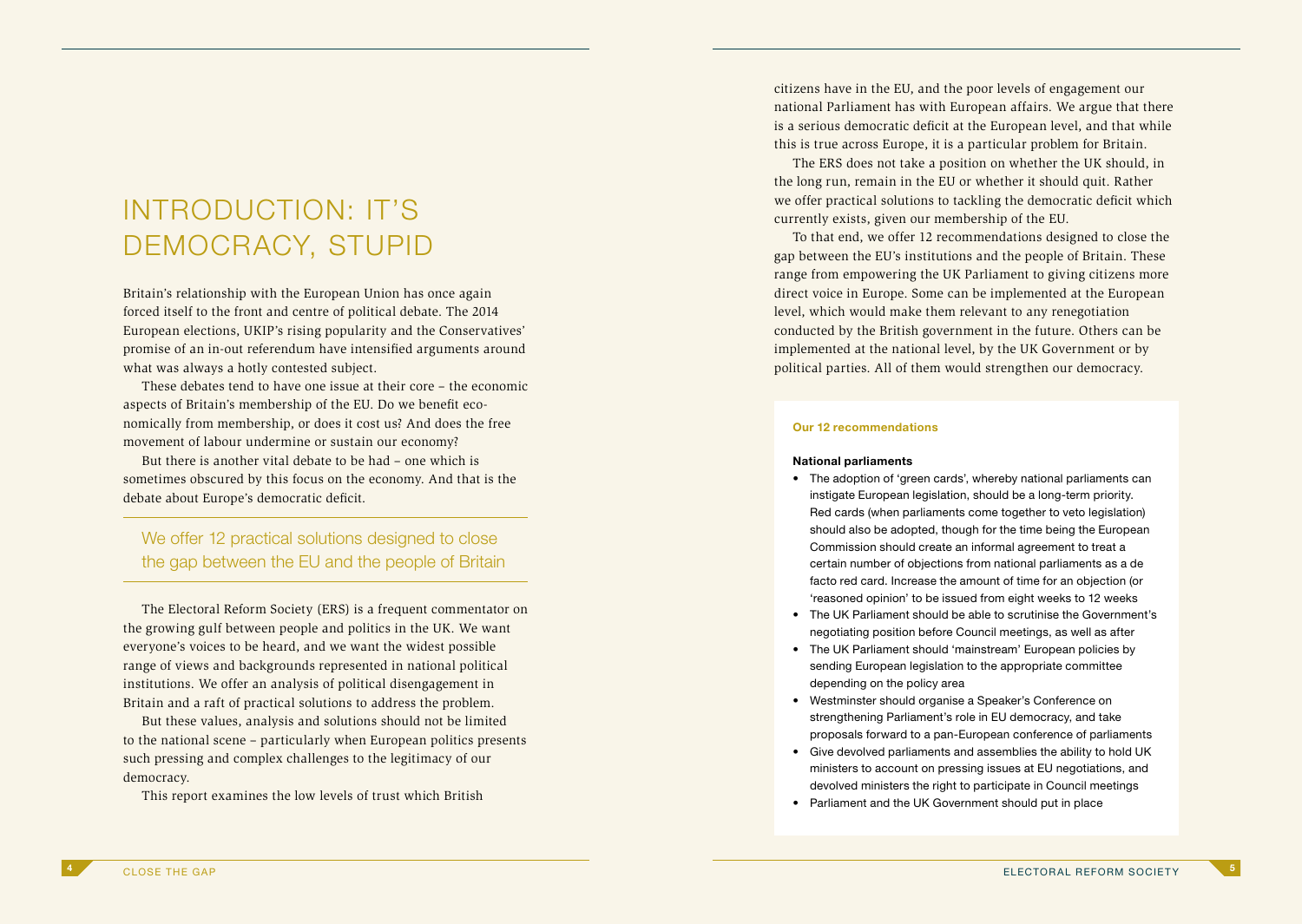mechanisms for giving citizens a direct say in the shaping of EU legislation

#### The European Parliament

- The periodic decampment of the European Parliament to Strasbourg should end
- The introduction of a candidate-centred, proportional system should be adopted for UK elections to the European Parliament. We strongly advocate the Single Transferable Vote, but an openlist system would be an improvement on the current closed-list system

#### The European Commission

- The European Council should under no circumstances over-rule the 'candidate model' of electing a Commission president for the 2014 election, but should negotiate with European political parties on a clearer set of rules for future elections
- In the long term the Commission should shrink in size. In the short term the next Commission should aim to divide Commissioners into 'seniors' and 'iuniors'

#### Political parties

- Political parties should seek to improve gender representation in the European Parliament by increasing the number of female candidates they put forward for election in winnable positions
- Parties should attempt to recruit candidates with a wider range of views on Europe. EU policy affects agriculture, trade and almost every other area of British public life, and this should be emphasised when recruiting candidates

These are practical steps which can be taken here and now, given the UK's current relationship with the EU. Those at the two extremes of the European argument tend to claim that their position holds the ultimate answer to the democratic deficit. But in fact, neither with drawal from Europe nor a more federal Europe necessarily improve democracy for British citizens. Not only are they much more remote than our 12 practical steps in terms of achievability; but they also have serious defects in democratic terms. Before proceeding to the main body of our report, we set out why neither withdrawal nor federalism are necessarily the answer to the democratic deficit.

#### Withdrawal: a final solution?

Opponents of the EU often couch their arguments in democratic terms. For instance, the Eurosceptic Conservative MEP Dan Hannan has described the EU as "undemocratic from the start".<sup>1</sup> Nigel Farage has described the 2014 European elections as "the battleground to bring back national democracy" 2 and the late Tony Benn simply stated that "the European Union is not democratic".<sup>3</sup> For some people, withdrawal would seem to be the best way to revitalise democracy.

But how much would leaving the EU reduce its undemocratic effects on Britain? It all depends on the relationship the UK builds with the EU after it leaves.

By leaving the EU, Britain could end up with even less voice in key European decisions. The Norwegian government (not a member of the EU) has recently completed a comprehensive study of Norway's relationship with the EU through the European Economic Area. The chair of the committee which wrote it, Professor Fredrik Sejersted, described Norway as "almost as deeply integrated into the EU as the UK". 4 The report comments on the nature of Norway's relationship with the EU, saying: "During the 1990s the EEA Agreement was often referred to as a 'fax-democracy'. These days it is perhaps more appropriate to say that Norway 'downloads' policy and legislation from Brussels." 5 For a country such as Norway, with a population of only just over five million, this is perhaps not such a problem – the country maintains significant lobbying facilities in Brussels and it is unlikely that Norway would hold much weight in internal EU deliberations were it a member, given its population size.

But for a country the size of the UK, with the EU's third largest population, an EEA-style relationship would certainly leave the UK with significantly less influence over portions of European law.

- 1 See www.dailymail.co.uk/news/article-2188453/The-case-Europe-MEP-Daniel-Hannan-reveals-disturbing-contempt-democracy-heart-EU.html 2 See www.huffingtonpost.co.uk/2014/01/16/ukip-nigel-farage-europe\_n\_
- 4607574.html
- <sup>3</sup> See www.totalpolitics.com/articles/258892/tony-benn-interview.thtml 4 BBC News, 'Non-EU Norway 'almost as integrated in union as UK''
- www.bbc.co.uk/news/world-europe-16594370
- 5 *Inside and Outside* Chapter 27. Unofficial English translation available at: www.regjeringen.no/upload/UD/Vedlegg/eu/nou2012\_2\_chapter27.pdf

6

7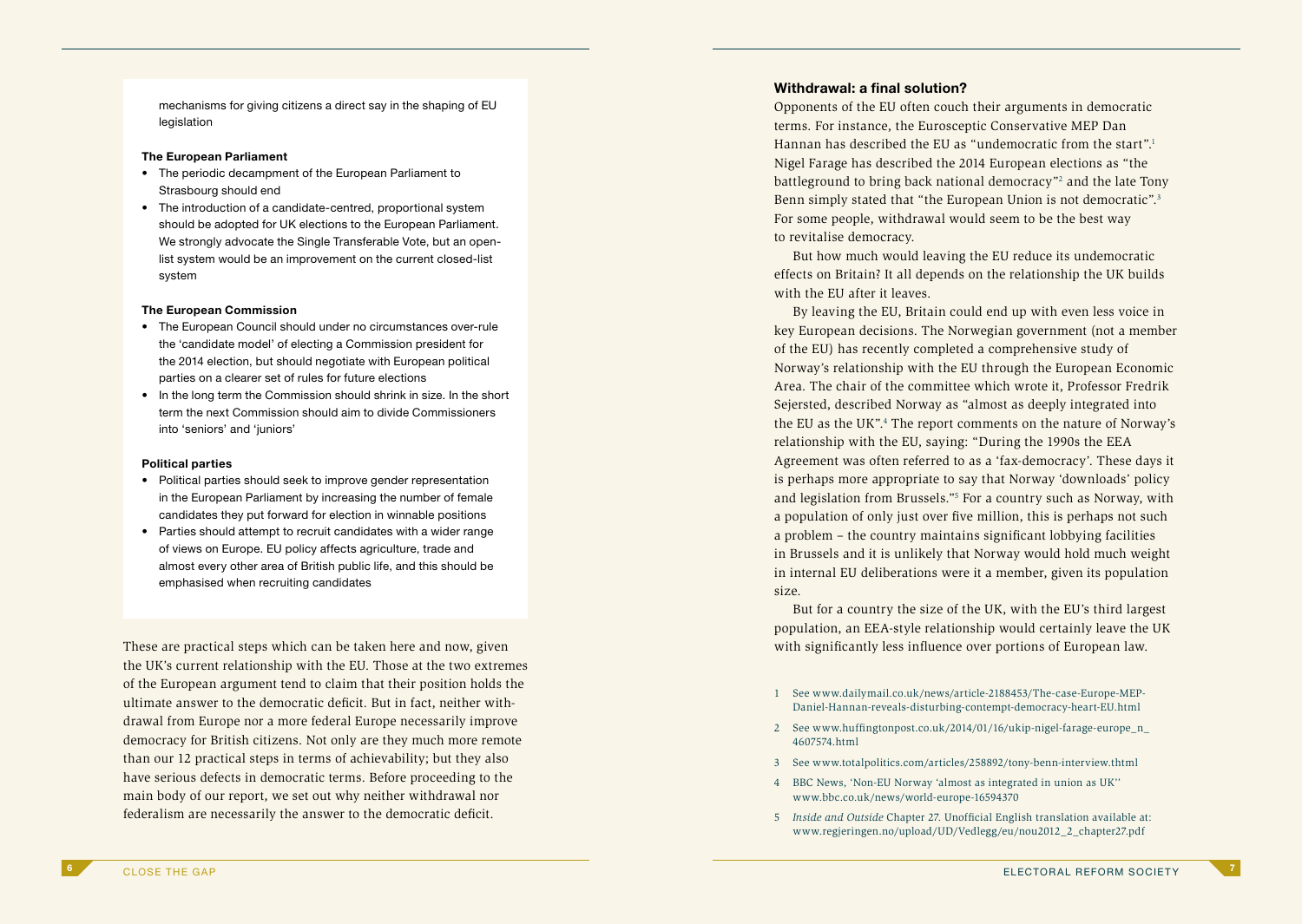Another alternative is the 'Swiss route' – a series of bilateral trade agreements with the EU. But Switzerland still sees itself as affected by rules made in the EU even in areas it does not have bilateral deals on, such as finance.<sup>6</sup> Globalisation and the structure of international trade mean that no country is truly 'sovereign' in the classic sense of the word. Problems with the Swiss model can also be seen in the results of a recent referendum on immigration quotas from EU migrants into Switzerland. The Swiss narrowly voted for the referendum, which has already had an impact on their dealings with the EU.7

Opponents of leaving the EU argue that it could reduce, rather than increase, Britain's agency on the international stage. Even a rather simple free trade agreement with the EU would not change the fact that much of British public policy would be affected by being so close to the trade bloc, as is the case in Switzerland. It could also reduce Britain's agency on issues like the environment, or international trade where the EU works closely together to achieve common goals.

There is no way of avoiding the "declining problem-solving ability of the nation state in a globalisation context",<sup>8</sup> especially with regards to cross-border issues (such as economic competition, the environment, migration, terrorism and international crime). Leaving the EU does not necessarily increase the agency of the nation state.

#### Federalism: democracy through state-building?

 On the other extreme, radical pro-Europeans see the creation of a federal Europe as the answer to the democratic deficit. It is relatively straightforward to imagine how the structures of the EU could be transformed into those of a federal state, with the Commission becoming a government, the Council of Ministers becoming a Senate and European political parties formalising themselves into genuine trans-continental parties.

The commonly cited complaint against this model is that one

- 6 See www.economist.com/news/briefing/21567914-how-britain-could-fall-outeuropean-union-and-what-it-would-mean-making-break
- 7 See www.timeshighereducation.co.uk/news/switzerland-downgraded-by-euon-research-involvement/2011691.article
- 8 Quote from Eriksen, Erik and Fossum, John *Rethinking Democracy in the European Union* Page 24.

cannot have a democracy without a *demos*, a unit with which people can identify. With 24 official languages, spread across 28 member states, the EU certainly lacks a clear sense of commonality. To some extent all nationalisms are artificially constructed, but there appears to be little sign of a European identity and little sign of a desire for a federal Europe. This creates a fundamental problem: if European citizens do not want a federal Europe, then a democratic state should not be imposed undemocratically. A United States of Europe would therefore seem to lack legitimacy.

#### Structure of the report

The report proceeds by first providing the principles used to assess Europe's democratic performance (these are: subsidiarity, accountability, representativeness and engagement), and then by carrying out that analysis. Two of the three main EU institutions are then measured against these principles.9 Our recommendations flow from this analysis, and the report concludes by embedding these proposals in a vision of what a more democratic European Union would look like.

9 We analyse the Council of Ministers elsewhere in the report.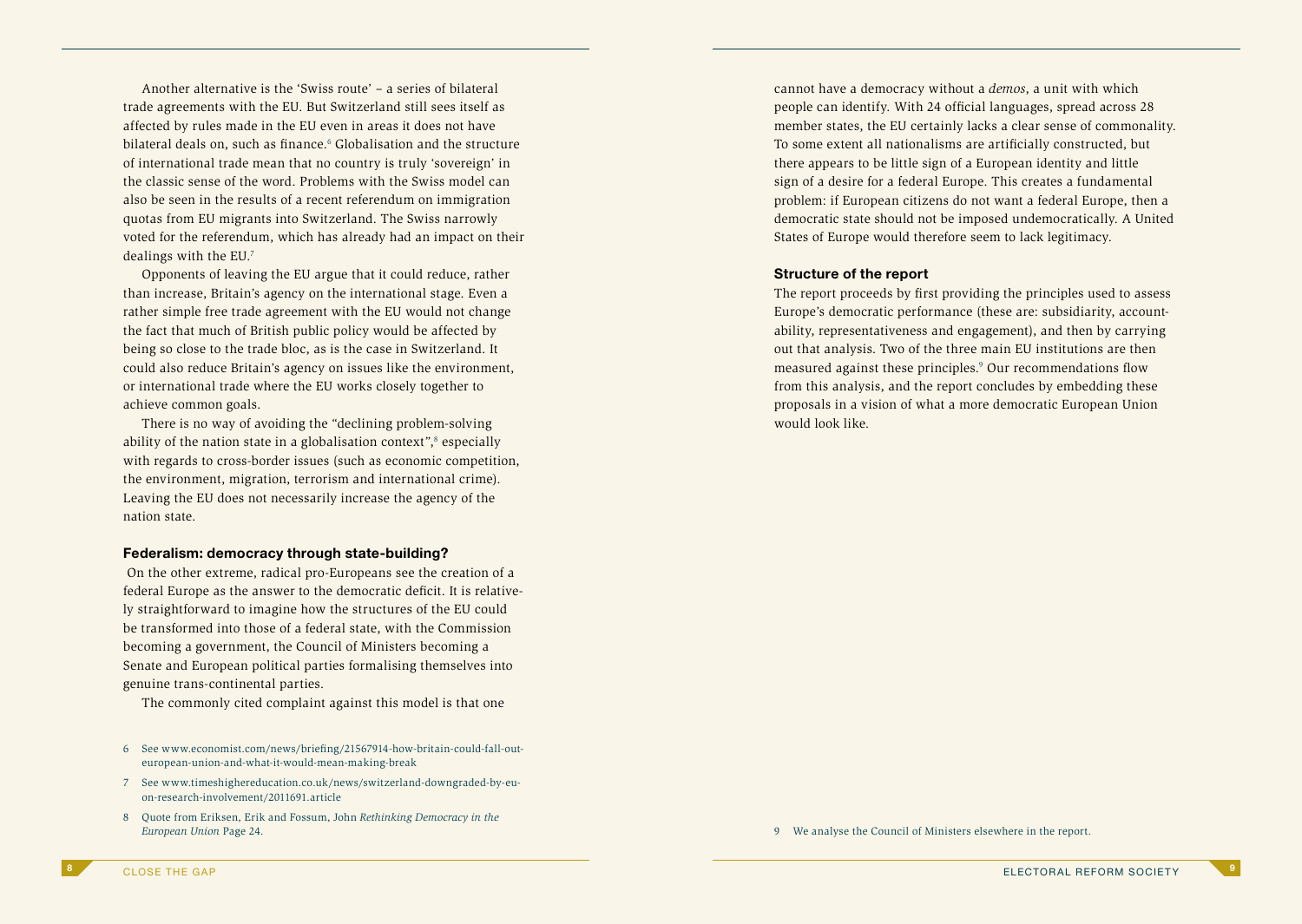# 1

## THE DEMOCRATIC GAP

The original designers of the European Union – such as Jean Monnet, a French civil servant who was never elected to office – did not envision it as a democratic project so much as a technocratic one, in which European institutions would seek to bring the continent together through largely invisible management of the European economy from above.

But as time went on and the EU came to have more and more influence over people's lives, it became clear that it needed to demonstrate democratic legitimacy. This chapter examines the extent to which the EU has fallen short of that goal.

In order to measure the EU's democratic performance, it is first necessary to set out some principles by which we can judge how it stacks up.

#### The European meaning of democracy

The EU is a unique set of institutions in world politics. In modern history, it is the first and most advanced form of supranationalism – a regional or international institution with its own governing institutions and structures, rather than simply being dependent upon negotiation between states and a small secretariat as in the more classic intergovernmental organisations such as the United Nations.

As supranationalism is unprecedented in modern history, the EU has had to develop institutions with no prior blueprint. Unsurprisingly, therefore, there is a vast smattering of institutions of different types. There are EU courts, the corporatist European Economic and Social Committee, the directly elected European Parliament and intergovernmental summits, amongst others.

This unique institutional structure makes it difficult to apply the usual democratic standards without significant changes of emphasis. Certainly, the principles of representativeness, accountability

and democratic engagement are vital, but the protection of the rights of minorities is perhaps especially important. The EU is a political regime that is, in one sense at least, entirely made up of minorities – each nation is, after all, in the minority. The principle of **subsidiarity** is key in this regard.

Subsidiarity is a founding principle of the European Union. This is spelled out in Article 5(3) of the Maastricht Treaty:

*"Under the principle of subsidiarity, in areas which do not fall within its exclusive competence, the Union shall act only if and in so far as the objectives of the proposed action cannot be sufficiently achieved by the Member States, either at central level or at regional and local level, but can rather, by reason of the scale or effects of the proposed action, be better achieved at Union level."* 

This is of course a rather vague statement. Under this principle, the 'correct' level of government for any policy is difficult to determine, and may be the subject of some debate. For instance, the Working Time Directive – which regulates the number of hours worked by employees each week – has long been opposed by many British politicians and commentators, who argue that for the EU to press it upon the British population violates British sovereignty. Yet the French government tends to argue that it prevents unfair competition through exploitation of labour. This essentially political argument is couched in an argument about the correct strength of the EU in this area, and the correct level for such an issue to be regulated.

Nevertheless, the essence of subsidiarity is that it protects the democratic self-determination of nation states (as well as lower levels of government) within the transnational framework of the EU. As such, it is a crucial component of any functioning European democracy.

In addition to subsidiarity, there are three other more traditional principles of a democratic Europe.

Firstly, governance should be representative of the European people and flow from the public will. EU lawmakers should be representative in ideological terms, and institutions should be demographically representative in terms of gender, race, class, religion, disability, nationality and region in order to make sure that the voices of EU citizens from all walks of life are heard.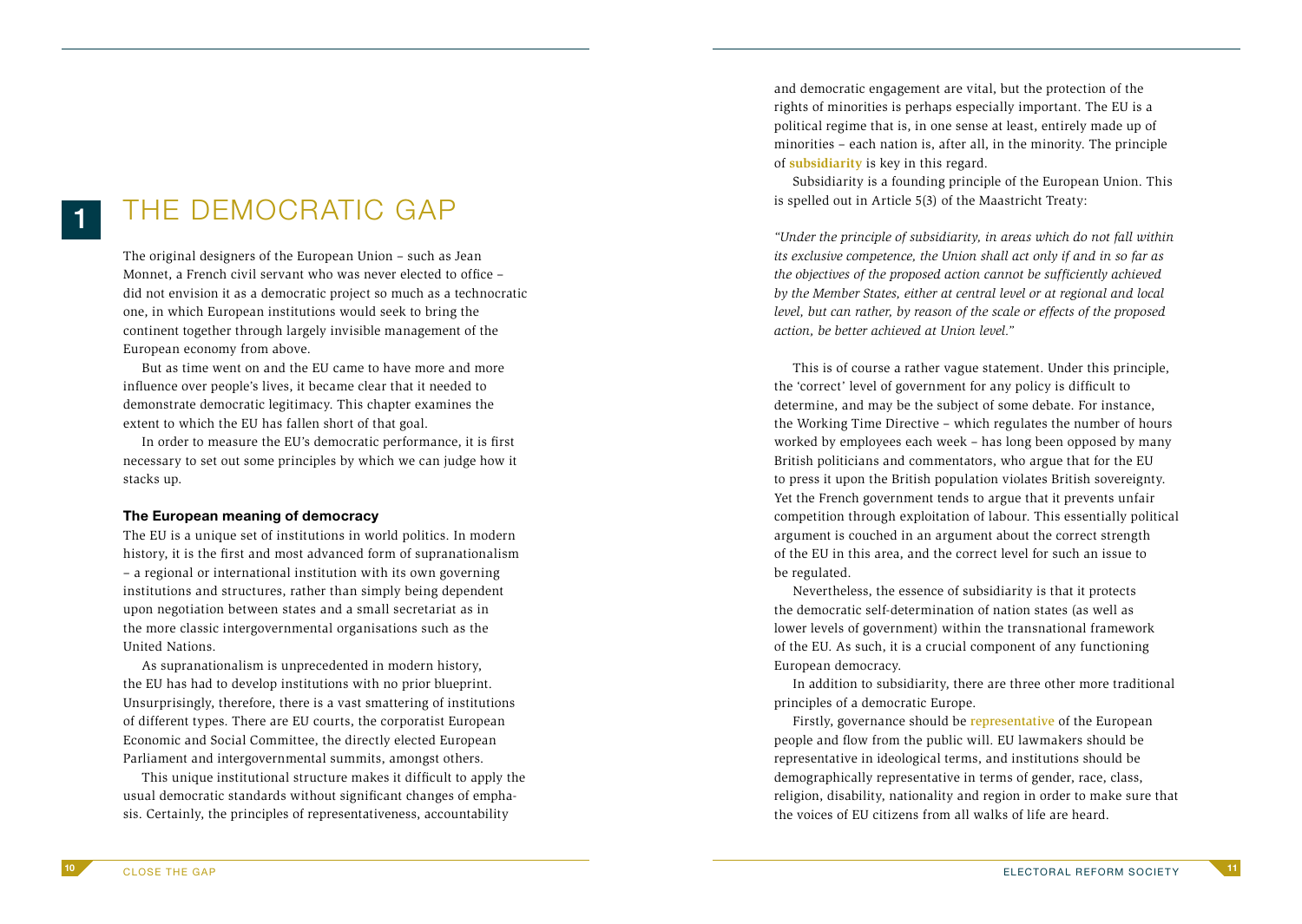Secondly, people should be able to hold the EU to account. Citizens must be able to reward or punish good or bad behaviour and the performance of those who make decisions. Real account ability makes people feel closer to governing institutions and empowers them. It also has the potential to improve the policy decisions of those in power. Clear lines of accountability should exist between citizens and those who make policy on their behalf in order to guarantee this.

And finally there should be clear channels of engagement, at the ballot box and beyond. Democracy is public reason, as Amartya Sen has said. Elections are a requirement for democracy, but elections without the free interchange of views between citizens, civil society and elected representatives leads to a pseudo-democracy – the institutions and form of democracy, without the content. Democracy is, after all, rule by the *demos*, the people. A democratic system's efficacy can therefore be measured by the level of participation, engagement and trust in it.

These four principles – subsidiarity, representativeness, accountability and engagement – are the basis for judging the EU's democratic performance. In what follows, the 'democratic deficit' refers to the extent to which the EU falls short of meeting these standards.

#### Measuring the democratic deficit

The 'democratic deficit' is a well-established concept (it was first coined by David Marquand in 1979). In fact, it is even included in the European Commission's web glossary of EU terms.10 On the more radical end, terms such as 'police state',<sup>11</sup> 'anti-democratic'<sup>12</sup> or even 'Orwellian'13 have been used about the EU by even rather mainstream critics. Ultimately, the democratic deficit describes the extent to which the EU fails in democratic terms. This section sets out how far it has fallen short.

- 10 See http://europa.eu/legislation\_summaries/glossary/democratic\_deficit\_ en.htm
- 11 See, for instance, www.dailymail.co.uk/debate/article-2118202/Britain-stoodwatched-EU-Police-State-grew--protect-citizens.html
- 12 See www.telegraph.co.uk/comment/telegraph-view/3559542/The-EU-revealsits-anti-democratic-nature.html
- 13 See, for instance, the comments of former Czech President Vaclav Klaus: http://ruptly.tv/vod/view/3952/uk-former-czech-president-warns-of-anorwellian-eu

#### FIGURES 1 & 2: DOES YOUR VOICE COUNT IN THE EU?<sup>14</sup>



There is a great quantity of polling which sets out the European people's relationship with the EU, and which gives us one measure of the EU's democratic performance. In recent years, the European public has developed a markedly sharper distaste for the EU. For

14 Source is Eurobarometer. Figure 1 shows all European countries over time. Figure 2 shows all European countries in the Autumn 2013 wave.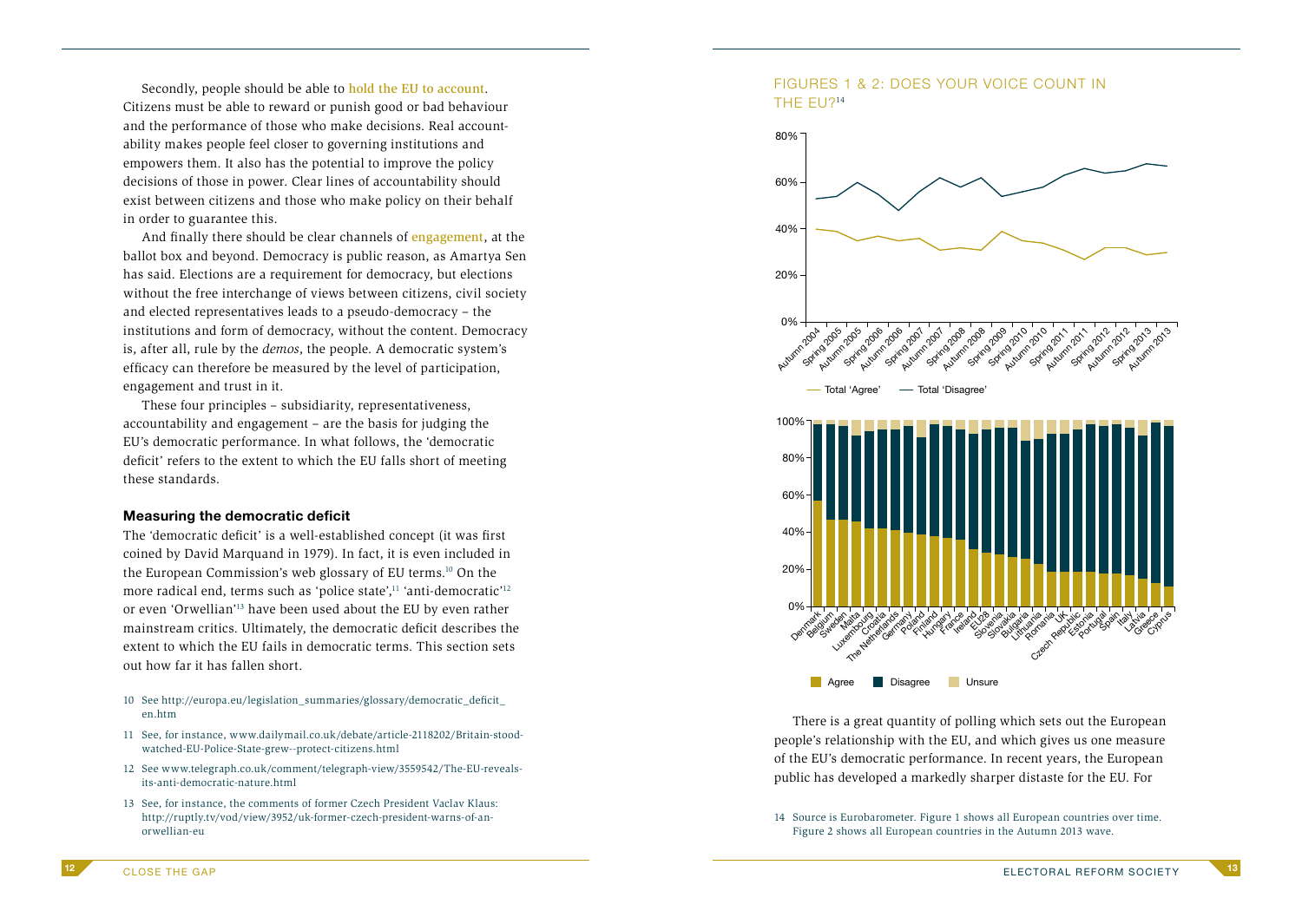instance, according to Eurobarometer polls there is a clear and widening trend of people tending to believe that their voice does not count in the EU, from a net score of -13 in autumn 2004 to a net score of -39 in the spring 2013 (*see Figure 1*). This suggests that the EU is failing to deliver on representativeness and engagement.

### In the UK, 74% feel their voice doesn't count

Britons appear to be particularly likely to feel voiceless in Europe. There is a great range of views across EU nations on how much their voice counts within the EU structure (see Figure 2). But in only one country, Denmark (57% vs. 41%), does a majority of respondents agree with the statement 'My voice counts in the EU'. In the UK, 74% of respondents feel their voice doesn't count. Eight countries score worse, but of these, five (Spain, Italy, Portugal, Greece and Cyprus) are countries currently experiencing austerity measures related to the Eurozone crisis. The other three (Estonia, Latvia and the Czech Republic) are post-communist European states where cynicism of government runs high.

#### FIGURE 3: SHOULD BRITAIN STAY IN THE EU?<sup>15</sup>



<sup>15</sup> Source: Ipsos MORI polls 1977–2012. Different question formulations in earlier versions. Data taken from: www.ipsos-mori.com/researchpublications/ researcharchive/poll.aspx?oItemId=2435&view=wide

The British public has never really been pro-European (*see Figure 3*). Britain has been a member of the European Union and its predecessor, the European Economic Community (EEC), since 1972. The relationship between the UK and the EU has always been more stretched than in most other European states. In 1975 the new Labour government held a referendum on whether to withdraw from the EEC. While the result was two to one in favour of staying in, the debate has never truly gone away.

Support for leaving Europe peaked in the late 1970s, while support for staying in the EU peaked in the early 1990s. In November 2012, 44% were for staying in, and 48% were for leaving the EU.

Another measure of the EU's democratic performance is the degree to which it is trusted by citizens.

#### FIGURE 4: TRUST IN NATIONAL VS EUROPEAN INSTITUTIONS<sup>16</sup>



Across Europe, trust in the EU has in fact always been higher than in national parliaments or governments (*see Figure 4*). But it has collapsed in recent years, dropping from a high of 57% in Spring 2007 to just 31% now. The gap between trust in national parliaments and trust in the EU has also shrunk, from 14% to just 6% now. While national parliaments and governments have also seen a fall in trust, the EU's fall has been faster – though it has noticeably stabilised over the last couple of years.

#### 16 Source is Eurobarometer.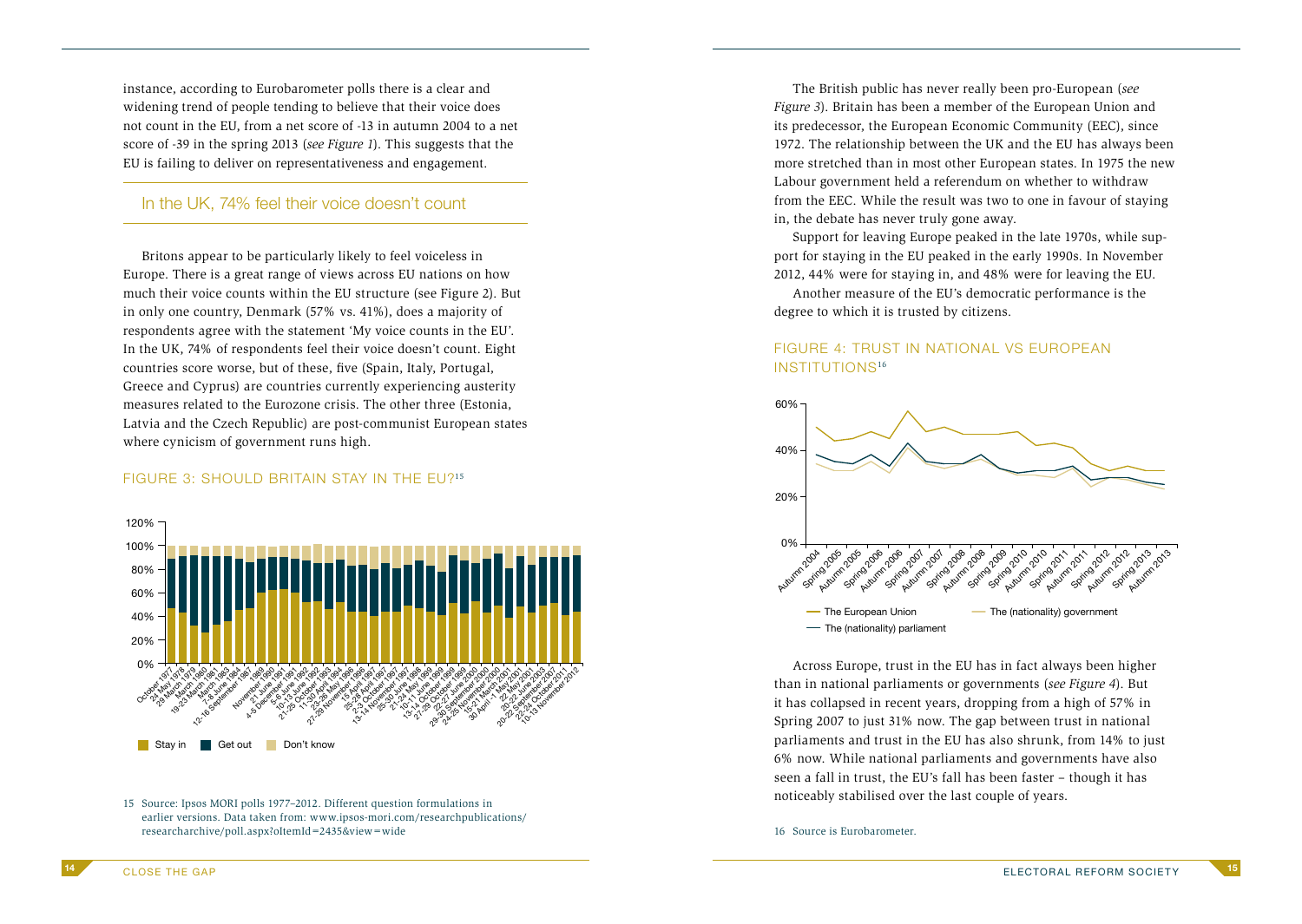Nonetheless, 31% of European citizens declaring trust in the EU is no cause for celebration. It suggests a serious and widening democratic deficit – people are unlikely to feel represented by an institution that they do not trust, nor are they likely to feel they can hold it accountable.

#### Democratic law-making

In Britain, there are serious anxieties about the amount of legislation which originates in the EU. For instance, in the second TV debate between Nick Clegg and Nigel Farage earlier this year there was a lengthy discussion about how much legislation comes from Brussels. In fact, measuring the amount of British legislation which originates from the EU is a difficult process as there are many competing methodologies, and there are problems with deciding on the relative importance of different pieces of legislation: "The Working Time Directive is arguably of far greater significance to the working population of the Member States than, for example, the Commission Regulation on 'the classification of padded waistcoats in the Combined Nomenclature'".17

However, the precise quantity of legislation emanating from Brussels ought not to be a concern from a democratic perspective, provided the legislative process is sufficiently democratic. This report goes on to examine the democratic performance of the legislative process (*see chapter 2*), and to recommend ways in which that performance can be improved. In a democracy, laws should be made with the consent of the people. And if Britain is to remain in the EU, citizens need to feel that their voices count in the legislative process.

Yet this is not just about Britain. EU citizens must all feel that their voice counts in the EU. As we can see from the Eurobarometer results above, it is clearly the case that those countries who have been 'bailed out' due to the recent Eurozone crisis feel even more left out than others. Rightly or wrongly, citizens of these countries feel that their voice does not count and that the EU has forced harsh austerity conditions upon them. The European Fiscal Compact, which entered into force on 1st January 2013, created new obligations to deal with budget deficits for Eurozone states, further blurring the distinction between national and European governance.

With the public feeling distant and disengaged from European affairs, and with serious questions to answer surrounding the democratic nature of the European legislation process, it is clear that a real democratic deficit exists. The question is: how do we tackle it? The rest of this paper seeks to answer this question within the context of the UK as an EU member, firstly through analysing the democratic performance of two of the three EU institutions, and then through examining some specific approaches to the problem – strengthening national parliaments, giving devolved institutions greater power, and providing more opportunities for citizens to have a direct involvement in European affairs.

<sup>17</sup> See House of Commons library note *How much legislation comes from Europe?* 13/10/2010.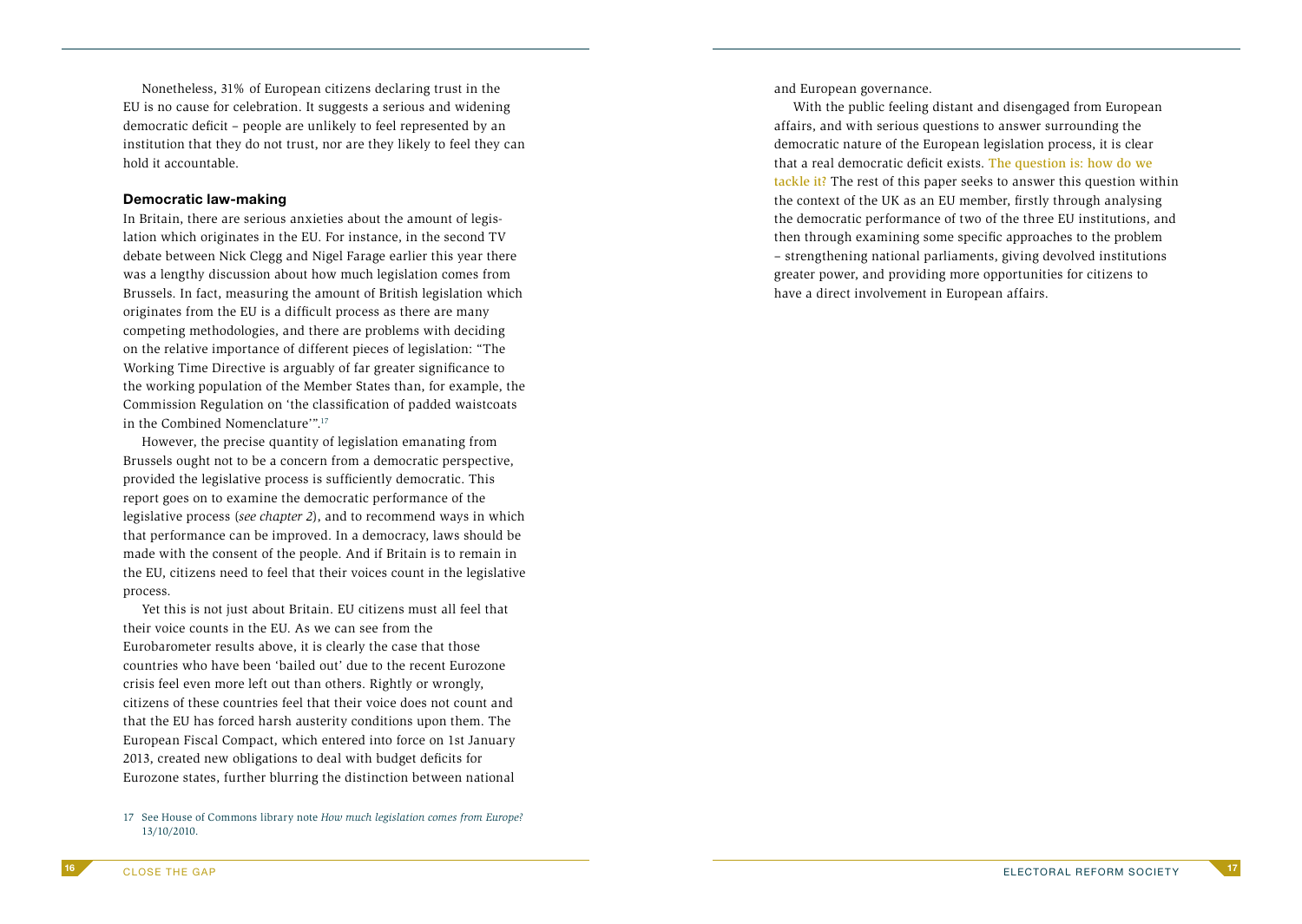# 2

## THE EUROPEAN PARLIAMENT

The EU institution formally charged with democratic representation is the European Parliament. It is the EU's only directly elected institution, and is composed of 766 MEPs (down to 751 after the 2014 European elections), elected every five years. Each state is assigned a certain number of seats, loosely tied to population, with smaller states overrepresented in order to provide them with appropriate levels of representativeness.

The European Parliament (EP) is the world's largest transnational parliament and has the second largest electorate (at almost half a billion) of any parliament in the world (with only India's electorate of 800 million being larger).

### Turnouts for elections to the European Parliament have dropped in every single election

In the words of David Farrell: "For much of its life, the European Parliament could have been justly labelled a 'multi-lingual talking shop'. But this is no longer the case: the EP is now one of the most powerful legislatures in the world both in terms of its legislative and executive oversight powers."18 Since Farrell said this in 2007, the EP has gained further powers under the Lisbon Treaty.

In recent years, the EP has been flexing its muscles. A combination of new Lisbon Treaty powers and enterprising MEPs has caused the influence of the EP to increase. It has been outspoken on the EU budget, and has driven certain EU policies such as a banker's bonus cap. According to Thomas Klau, of the European Council on Foreign Relations: "MEPs now wield far more individual power than their national counterparts".19

Yet just because a parliament is powerful, does not necessarily make it representative, accountable and, indeed, democratic.

Across the European Union, turnouts for elections to the European Parliament have dropped in every single election (*see Figure 5*). While it is true that this continuous fall in turnout has coincided with an increase in the number of member states, some of whom have dramatically lower turnouts in national elections as well, nevertheless turnout has tended to decrease across Europe.

#### FIGURE 5: TURNOUT IN EUROPEAN ELECTIONS



Turnouts have tended to be particularly low in the UK, bottoming out in 1999 at 23% (then a record low for a UK election until 2012's Police and Crime Commissioner elections). While this is, to a large extent, due to electoral fatigue (the 1999 election took place just a month after local elections) this still does not point towards an electorate that is engaged in European elections.

A January 2013 YouGov poll found that 95% of the British public could not name one of their MEPs.20 This is an indicator of a general lack of engagement in European affairs when it comes to European

<sup>18</sup> See www.europarl.europa.eu/sides/getDoc.do?language=EN&type=IM-PRES S&reference=20070615IPR07837

<sup>19</sup> See www.ft.com/cms/s/0/04fdfa06-8291-11e2-a3e3-00144feabdc0. html#axzz2sYGIU8FD

<sup>20</sup> See http://cdn.yougov.com/cumulus\_uploads/document/50ri38jpjy/YG-Archive-results-090113-EU-Voting-Intention-Standard-Question.pdf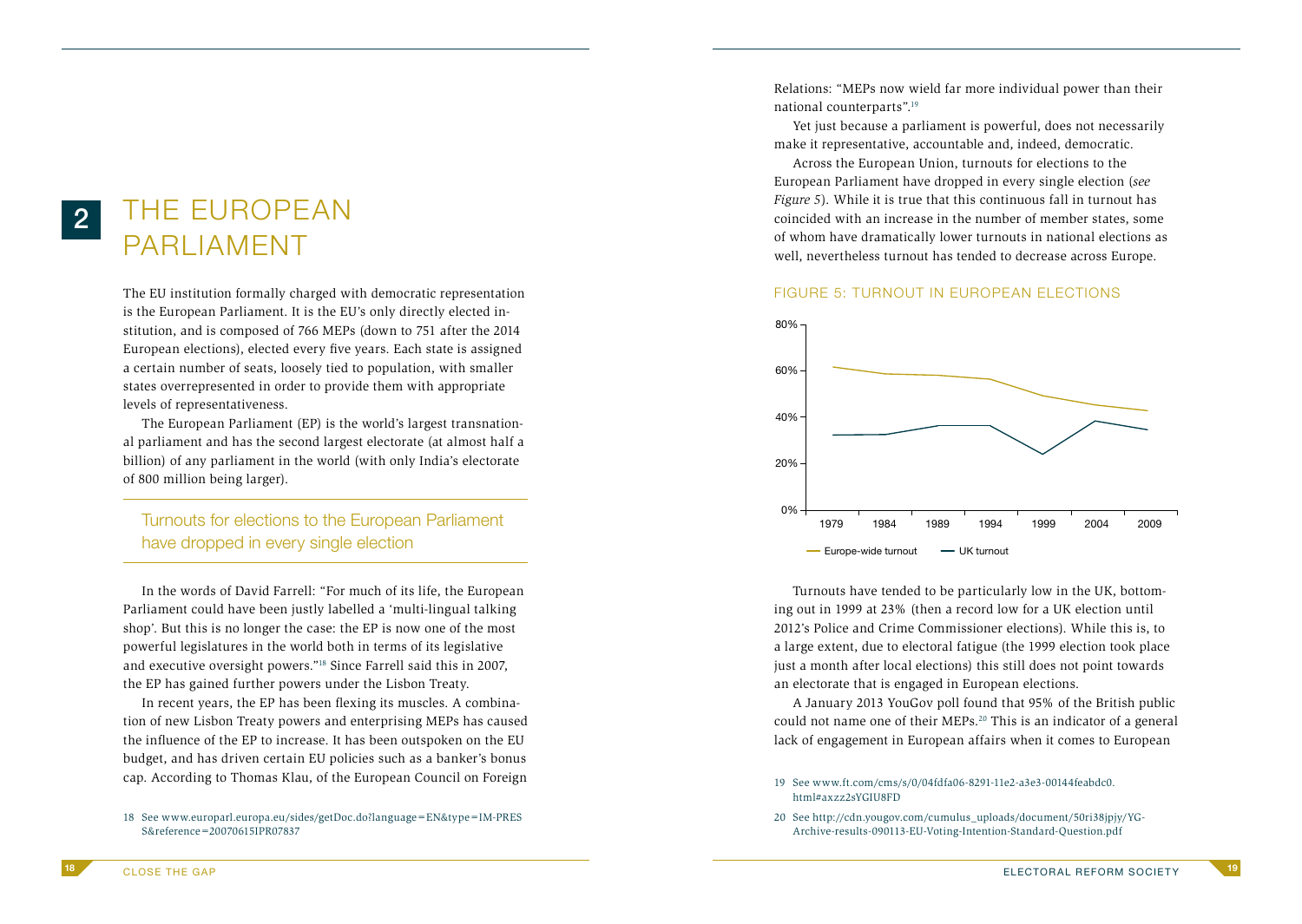elections. It is a truism that EP elections are usually fought on national issues. They are classic 'second order' elections<sup>21</sup> in which governing parties are usually punished and smaller or fringe parties can often succeed.

Such low turnouts are indicators of the democratic deficit at work. Historically, the response to this deficit has been to increase the power of the EP. The parliament has gained huge amounts of powers in the 35 years since it was first directly elected. Nevertheless turnout has fallen at every election. Simply giving the EP more powers will clearly not increase its visibility or encourage more people towards democratic engagement.

Instead, we recommend four reforms to the workings of the EP which will increase its representativeness and accountability, and encourage more participation. The first reform is within the scope of the UK government; the second and third recommendations are aimed at British political parties; and the final proposal is the responsibility of the European Union itself.

#### The voting system

All member states are mandated to use proportional electoral systems. This means that in every state, votes count in proportion to their value and that in terms of parties the EP is very diverse.

Britain elects its MEPs by a closed-list proportional system. This means that parties provide a ranked list of candidates who are elected in order. Voters do not have the opportunity to vote for specific candidates, just for parties. Academic comparisons of turnout rates have shown that turnouts tend to be lower in countries with closed lists.22 Most European countries allow voters to express a vote for an individual candidate. This changes the nature of European elections away from parties and towards an election in which the individual candidate becomes more prominent.

Despite the closed-list system in the UK, parties still run a variety of candidates who conform to a wide range of views. For instance, the Conservatives, in 2009, ran Edward McMillan-Scott

- 21 A description ascribed to European Parliamentary elections since at least 1980 by Karlheinz, Reif and Schmitt, Hermann, 'Nice second-order national elections – a conceptual framework for the analysis of European parliamentary elections' in *European Journal of Political Research* Volume 8, Issue 1, March 1980.
- 22 See for example, 'Why bother? Determinants of turnout in the European elections' by Mattila, Mikko, *Electoral Studies* Volume 22 2003 Pages 449–468.

in Yorkshire and Humber. McMillan-Scott, who was unhappy with the Conservative party's Euroscepticism, eventually defected to the Liberal Democrats.23 The Conservatives also ran Roger Helmer, who, believing that the Conservative Party was insufficiently Eurosceptic, eventually defected to UKIP.24 A more candidate-centred system such as the Single Transferable Vote or an open-list system would make these differences clearer to the electorate, would promote candidates who are currently almost invisible in the campaign, and would allow for parties to broaden their appeal with candidates who can reach different parts of the electorate.

According to Simon Hix and Sara Hagemann, in countries that use open-list systems citizens are 20% more likely to be contacted by candidates or parties than those in states which use closed-list systems. They are 15% more likely to say that they feel well informed about the elections, and they are 10% more likely to turn out.25

Hix and Hagemann also find that moderately sized districts aid these attributes, with larger districts being susceptible to domination by a small number of nationally famous candidates. As such they recommend districts of between four and ten seats. As it so happens, this covers every UK constituency except Northern Ireland and North East England (both three seats), making the UK perfectly suited for the adoption of such a system.

The introduction of STV or an open-list system would change the nature of EP elections. Parties would need to promote individual candidates in order to garner votes, giving voters a clearer idea of who their representatives are. This would drive up interest and turnout. It would help to create EP election campaigns which are more interesting, more vibrant and closer to the issues at hand.

**Recommendation 1:** The introduction of a candidate-centred, proportional system should be adopted for UK elections to the European Parliament. We strongly advocate the Single Transferable Vote, but an open-list system would be an improvement on the current closed-list system.

- 23 See http://news.bbc.co.uk/1/hi/uk\_politics/8564914.stm
- 24 See www.bbc.co.uk/news/uk-politics-17242953
- 25 *Could Changing the Electoral Rules Fix European Parliament Elections* by Simon Hix and Sara Hagemann (2009), available at: www.researchgate.net/ publication/48910138\_Could\_changing\_the\_electoral\_rules\_fix\_European\_ parliament\_elections\_/file/32bfe512e4585e2dfd.pdf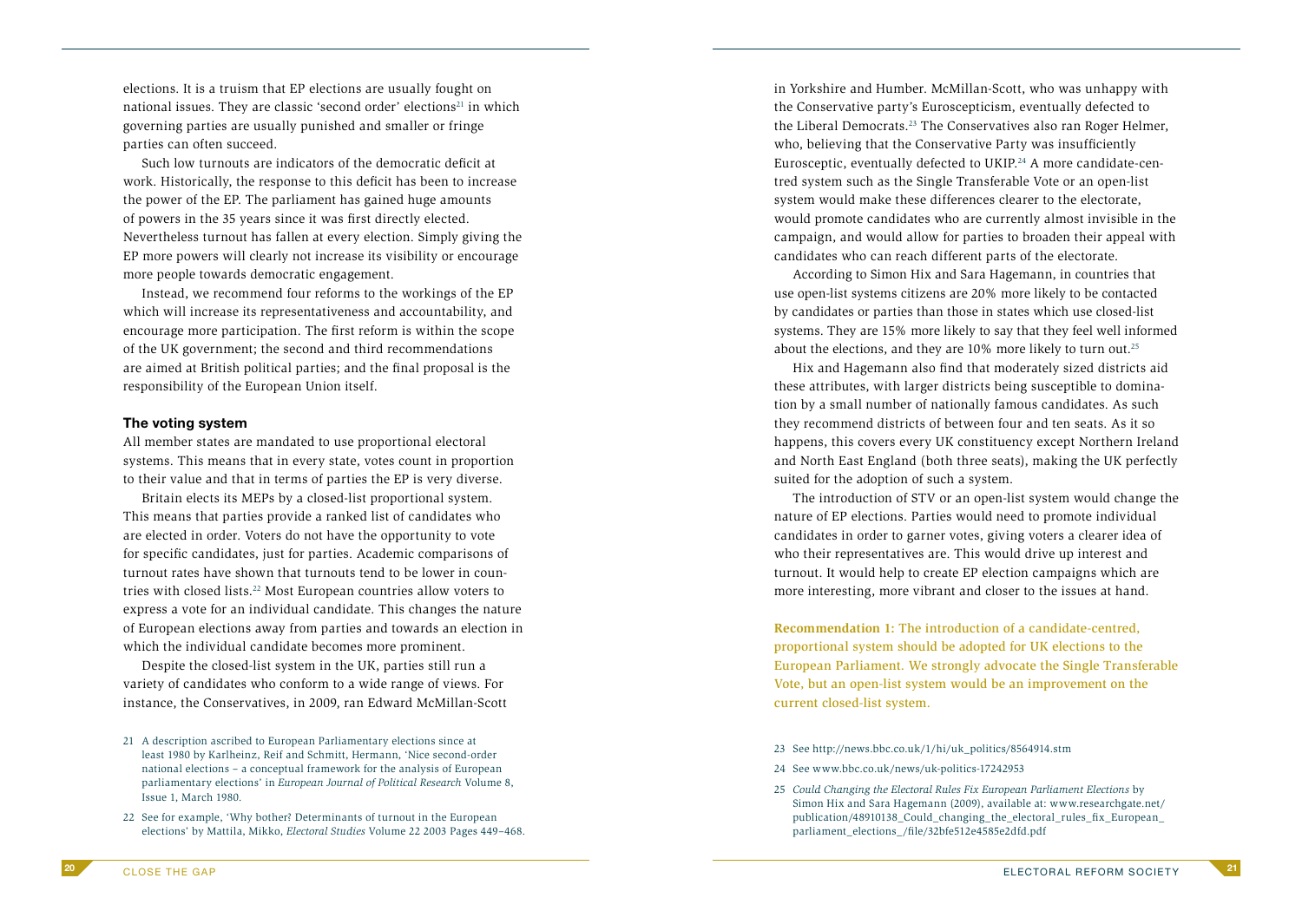#### FIGURE 6: GENDER BALANCE IN THE EP<sup>26</sup>



#### Representativeness

The European Parliament has a relatively good record on gender equality (*see Figure 6*). In only eight EU member states does the national parliament have a higher percentage of women represented than in the EP. In two of these (Luxembourg and Malta) the state only elects six MEPs, making comparisons more difficult, though Malta's record of no women MEPs is particularly disappointing. In one other country (Germany), the percentage is tied.

In some countries the gap is notably large. In Cyprus, Estonia, Hungary, Romania and Slovakia the percentage of women in the EP is more than double that of the national parliament. Finland and Sweden have an absolute majority of women MEPs, with Finland's 62% almost representing two thirds of their group. Croatia and Estonia's MEPs are gender balanced and Bulgaria, Denmark and the Netherlands all have MEP groups where the percentage of women MEPs exceeds 45%.

That said, it should be noted that gender representation is not

just a function of the EP itself. Political parties must run women in order for them to be represented. Clearly, therefore, political parties are doing relatively well at nominating women to run for office in the EP. Perhaps that is because it is in the interest of parties, under the proportional voting system used in European elections, to present a diverse list so as to appeal to larger portions of the electorate.

In Britain, 33% of MEPs are women (compared to 22% of MPs), and the overall makeup of the EP is 35% female. So despite the relative success in putting forward women, there is still some way to go before gender parity is reached. Parties should be looking for new methods and opportunities to increase the number of female candidates for the EP.

**Recommendation 2:** Political parties should seek to improve gender representation in the EP by increasing the number of female candidates they put forward for election in winnable positions.

#### A federalist bent

Another issue with the EP is its apparent ideological bent towards European federalism. "Its members, by nature, tend to be federalists who overwhelmingly favour 'more Europe' and closer integration as an answer to most policy questions."27 Those who wish to run for it are generally those who have the most interest in European policy. By nature those people are more likely to be the most federalist members of their party.

For a 2002 report, Professor Simon Hix surveyed MEPs on their personal self-placement on a 'European integration' scale, between 1 (the most Eurosceptic position) and 10 (in favour of European federation). Members of the Party of European Socialists (PES) and the European People's Party, the two largest parties, mostly stated a value of over 5, with PES MEPs peaking at around 7. While comparable data for the public at large does not exist, we know from survey data that the majority of EU citizens would be unlikely to see themselves as equally pro-European as their representatives.

While the EP represents parties and gender relatively well, it is perhaps less good at representing the median of European public opinion, with the bulk of the Parliament being made up of the most federalist members of their parties, and a minority now extremely

27 www.ft.com/cms/s/0/04fdfa06-8291-11e2-a3e3-00144feabdc0. html#axzz2sYGIU8FD

<sup>26</sup> Percentages of women in EU Parliament sourced from 'Women in the European Parliament' available at http://www.europarl.europa.eu/RegData/ publications/2011/0001/P7\_PUB(2011)0001\_EN.pdf and from European Parliament website. National parliament percentages sourced from ipu.org and based on lower houses in bicameral systems.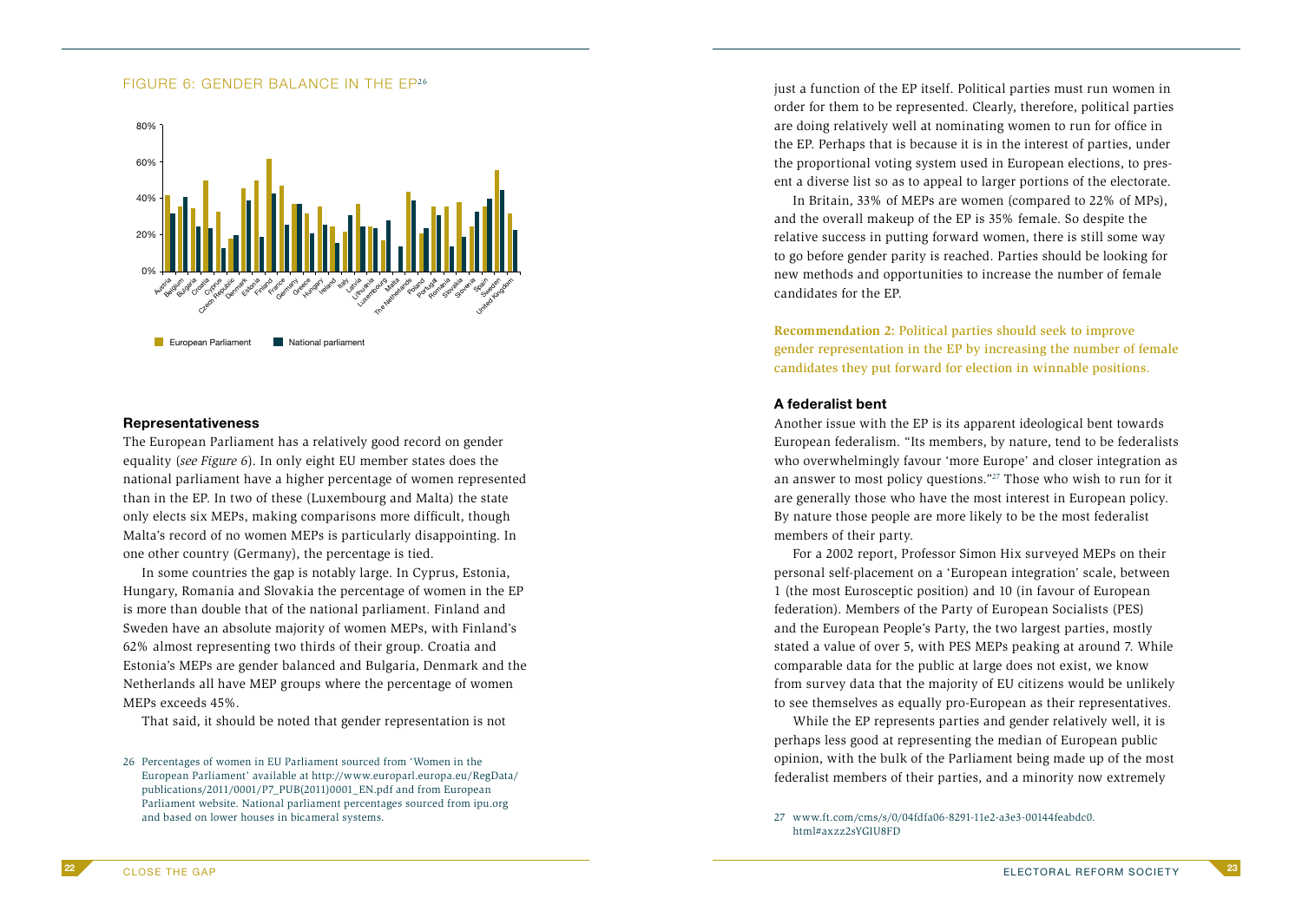Eurosceptic. While these two groups deserve representation, this does not seem to represent the median view of Europeans.

**Recommendation 3:** Parties should attempt to recruit candidates with a wider range of views on Europe. EU policy affects agriculture, trade and almost every other area of British public life, and this should be emphasised when recruiting candidates.

A frequent complaint about the Parliament is the periodic decampment to Strasbourg to vote on legislation. This is due to the EU treaties which state that Strasbourg is the official seat of the EP and therefore where the Parliament must vote on legislation. The financial and environmental costs of the EP moving to Strasbourg are significant –  $E180m$  a year, and 19,000 tonnes of CO2. Yet less attention has been paid to the democratic costs. Moving the EP sacrifices transparency, as Brussels correspondents must choose between heading to Strasbourg for the week and staying in Brussels where, with the Commission based nearby, another EU story may break. This decision becomes harder as news organisations have been decreasing their number of correspondents in Brussels for some time.28 The additional travel time can also sap time from MEPs, their assistants and other individuals who travel to Strasbourg, which could be better spent representing their electorates.

**Recommendation 4:** The periodic decampment of the European Parliament to Strasbourg should end.

28 See http://socialeuropeanjournalism.com/2011/02/25/why-do-they-leavebrussels-2/

### THE EUROPEAN **COMMISSION** 3

The Commission is the executive arm of the EU and is often viewed as the civil service. At its head are the 28 European Commissioners, appointed by the governments of the member states of the EU. These act almost like a cabinet, with each Commissioner holding a certain brief. The Commission is headed by the President of the Commission and the Vice-Presidents. The term 'Commission' in reality refers to two things: the members of the Commission itself, but then also the staff and institutions which run the EU. The Commission proposes EU legislation, manages and implements EU budgets and policies and enforces EU decisions. The Commission is meant to maintain independence and to represent European interests.

Yet the mechanism for appointing the Commission runs directly counter to this. Commissioners are appointed by the governments of the 28 member states, prospective Commissioners are interviewed by the European Parliament (EP) and the EP can then vote confidence in the whole Commission. Governments typically appoint prominent politicians into the role of Commissioner. Of the current Commissioners, 19 are former ministers and a further six were prominent politicians of other types.

The Commission has something of an identity crisis. Political scientist Thomas Christiansen claims that the institution suffers from being neither clearly in a bureaucratic mode of rule nor a political bargaining mode, and that it is neither completely democratically accountable, nor completely accountable to diplomatic relations.29 It must apply, interpret and implement EU budgets and policies whilst also having an important and powerful role in the

<sup>29</sup> See Christiansen, Thomas 'Tensions of European Governance: politicized bureaucracy and multiple accountability in the European Commission' *Journal of European Public Policy* Volume 4, Issue 1, 1997.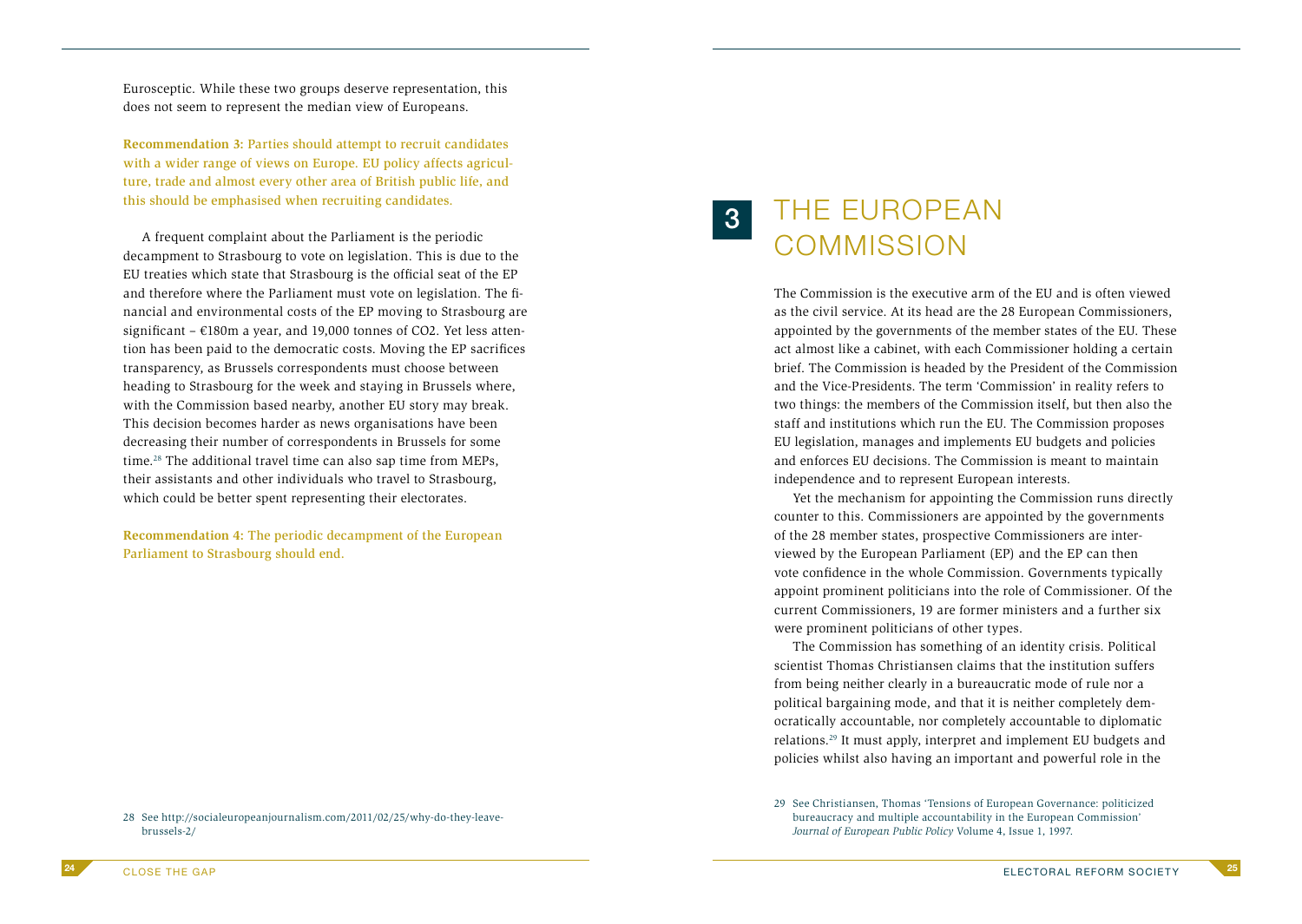drafting of new ones. As put by Charles Grant of the Centre for European Reform: "There has always been some ambiguity over the Commission's various and contradictory roles: it is a political body that initiates legislation and also brokers compromises among the member states; a technical body that evaluates the performance of the member states' economies; a quasi-judicial authority that polices markets and enforces rules; and a negotiator of common policies on behalf of the member states."30

Officially Commissioners are supposed to represent the whole of Europe, but the appointing of one Commissioner by each member state creates an impression that each member state has 'their' Commissioner. Indeed, in the 2008 referendum on the Lisbon Treaty in Ireland, the Irish were promised by the European Council that they would keep 'their' Commissioner in a post-Lisbon EU.31 This can only further encourage the view that each country has its own Commissioner.

Christiansen notes that it can sometimes be difficult to tell which part of the Commission a proposal has come from – the politicised Commissioners or the bureaucracy. Whereas in domestic systems there is a distinction between statutory measures, cabinet decisions and legislation – making it clear where in the system the decision originated from – EU 'regulations', 'directives' and 'decisions' do not provide the same kind of clarity.

Treating the Commission as a representative of national interests is arguably a sign of representativeness. But the channels of representation are so byzantine as to undermine this claim. In the UK for instance, the people elect a parliament, which in turn provides a government, which then selects a Commissioner through a process of negotiation with other European countries. This process lacks transparency, and the final outcome – an EU Commission – appears fairly distant from the original intentions of British voters in general elections. The EP has a significant democratic role to play in holding the Commission to account, as we explore below. But the whole process opens up a significant gap between the Commission and the people, and seriously obscures channels of accountability.

Our two recommendations for improving the democratic performance of the Commission seek to close that gap, bringing the appointment and workings of the Commission closer to the European people.

#### Shrink it down to size

A common complaint is that the Commission has grown too large. The Lisbon Treaty actually declared that the Commission should be reduced in size by one third. The bargain with the Irish electorate to secure ratification of the Lisbon Treaty led to that part of the Treaty being side-stepped – after all, if the Irish must always have a Commissioner, why shouldn't this apply to the other 27 member states?

The former European Commissioner Frits Bolkestein has claimed that the Commission is too large: "The Commission meddles too much in business that the member states can regulate themselves. The background of that is the large number of Commissioners in the union. Most of these managers have too little to do, and unintentionally end up making policy."32 The size of the Commission therefore undermines the EU's commitment to the democratic principle of subsidiarity. If Commissioners, in a search for things to do, are creating too much legislation, it impacts on the democratic rights of the nation states.

The Centre for European Reform (CER) has also argued for a cut in the number of Commissioners, but has proposed that, as a temporary measure, the next Commission be divided into 'senior' and 'junior' Commissioners. The CER argues that the size of the Commission makes substantive discussion difficult, and that this has encouraged the current President, Jose Barroso, to institute a top-down regime which discourages debate, innovation and reform.33 This leaves the Commission sometimes behaving more like an intergovernmental institution.

**Recommendation 5:** In the long term the Commission should shrink in size. In the short term the next Commission should aim to divide Commissioners into 'seniors' and 'juniors'.

33 *How to build a modern European Union*, Charles Grant available at www.cer. org.uk/sites/default/files/publications/attachments/pdf/2013/rp\_119-7927.pdf

<sup>30</sup> From *How to build a modern European Union*, Charles Grant available at www.cer.org.uk/sites/default/files/publications/attachments/pdf/2013/ rp\_119-7927.pdf

<sup>31</sup> See http://www.europeanvoice.com/article/imported/one-commissioner-percountry-is-an-error-eu-will-regret/73728.aspx

<sup>32</sup> Quoted from www.theinternationalcorrespondent.org/euro-critic-fritsbolkestein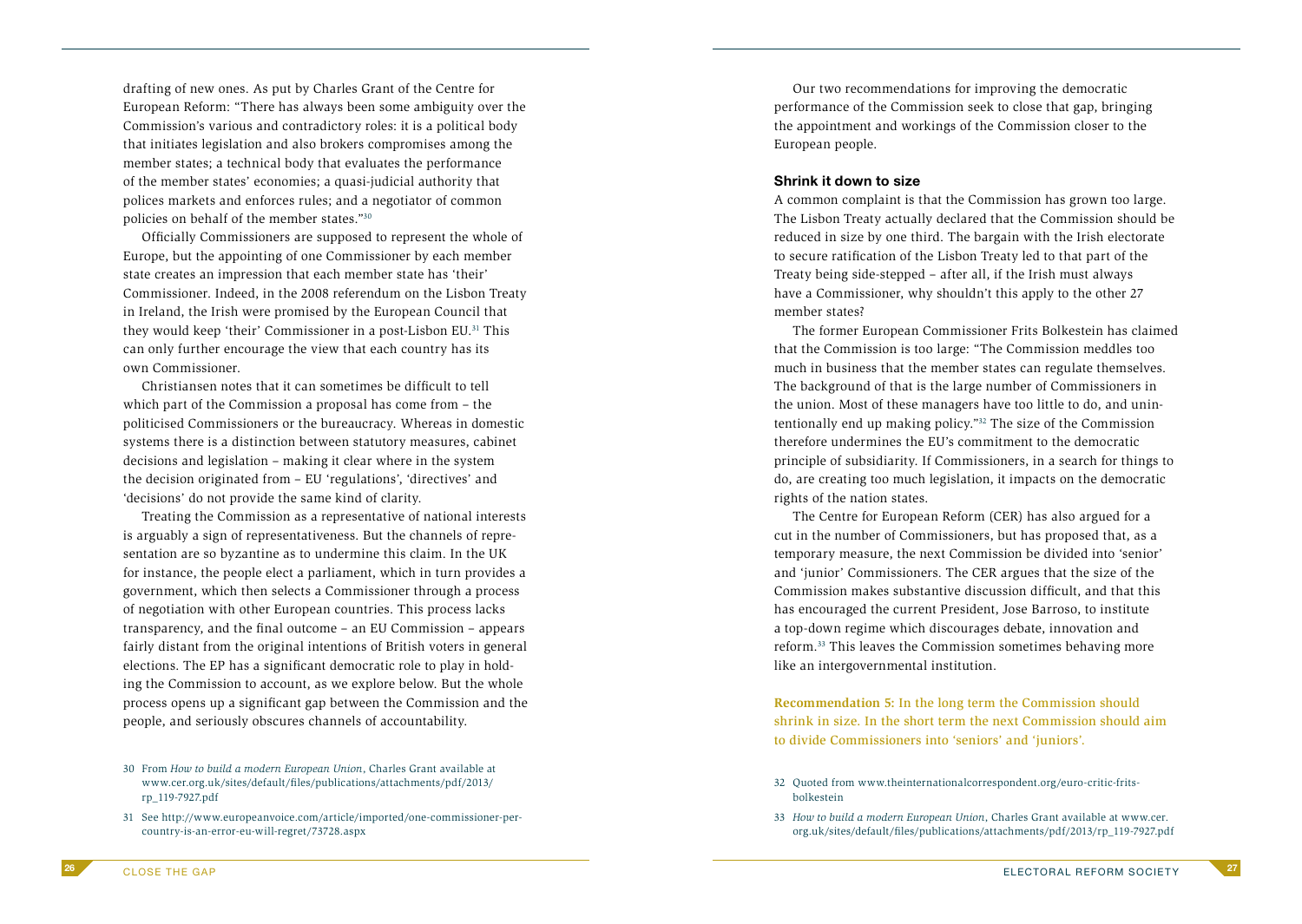#### Electing a President

The Commission is formally accountable to the European Council and to the European Parliament (EP). These two institutions represent the member states of the EU and the European people, respectively. The EP has several mechanisms for holding the Commission to account.

When a new Commission is appointed the EP holds hearings for each appointed Commissioner to investigate their suitability for the role. The EP can demand the Commission's resignation at any moment and Commissioners attend sessions of Parliament and meetings of the committees.

The appointment of the Commission is currently a byzantine process. It was formerly a purely intergovernmental affair, with each government holding a veto over the appointment of Commissioners. But the EP has seen its role in the process increase since the introduction of the Maastricht Treaty in 1992, which gave the EP a vote of confidence in both the President of the Commission and the whole Commission itself. The Nice Treaty of 2003 removed the capability of national governments to veto a Commission, with votes held by qualified majority voting.

The newly empowered EP demonstrated that this was not just for show in 1999, when the Party of European Socialists withdrew its support for the Santer Commission, ending in its resignation.

The Lisbon Treaty changed the formula once again. The Treaty states that the President of the Commission is elected: "Taking into account the elections to the European Parliament and after having held the appropriate consultations, the European Council, acting by a qualified majority, shall propose to the European Parliament a candidate for President of the Commission. This candidate shall be elected by the European Parliament by a majority of its component members."34

This year's European election is the first since the Lisbon Treaty was ratified. The European political parties have interpreted the treaty to mean that that the largest European political party will provide the President of the Commission. They have therefore nominated party candidates for the role. This has come to be known as the 'candidate model'.

The parties hope that their nomination of candidates for the role of the President of the Commission will achieve transparency and will help to 'Europeanise' the election by offering European figureheads with which the public can familiarise themselves. There will be a televised debate between the candidates on 14th May, shortly before the election.

Ultimately, voters do not have a direct vote for the presidential candidates in question

This process for 'electing' of the Commission President has several problems, however.

Ultimately, voters do not have a direct vote for the presidential candidates in question. They are voting for national political parties, which affiliate to pan-European political parties headed by candidates for President. So, for instance, a Labour voter in Britain does not vote for Martin Schulz, the candidate of the Socialists and Democrats (S&D) group in the European Parliament, or even for the S&D but rather for the Labour party. This relatively complex set-up is not altogether transparent. The Labour party is not featuring Schulz in its election leaflets or party broadcasts. Indeed, Labour has refused to endorse Schulz, on the basis that he is too federalist.35 If the S&D win the Europe-wide election by a margin thinner than UK Labour's number of seats, can it truly be said that Schulz has 'won' if that plurality is dependent upon Labour support? Similarly, those who vote Conservative in the 2014 elections in Britain will be effectively disenfranchised from the presidential aspect of the contest. This is because the Conservatives are members of the European Conservatives and Reformists party, who are not putting up a presidential candidate.

Additionally, national parties affiliate to European political parties *after* an EP election. While most are affiliated to a party already, many will change group, form new groups or, in the case of new parties, join a new group altogether. What happens if a European political party gains a plurality of seats based on the post-election affiliation of a new party, or because of the loss of a former party to another group? Here the links are even less clear.

<sup>34</sup> Consolidated version of the Treaty of the Euroean Union, Article 17, Paragraph 7. Available here: http://eur-lex.europa.eu/LexUriServ/LexUriServ. do?uri=OJ:C:2010:083:0013:0046:en:PDF

<sup>35</sup> www.theguardian.com/world/2014/mar/01/labour-european-commissionpresident-martin-schulz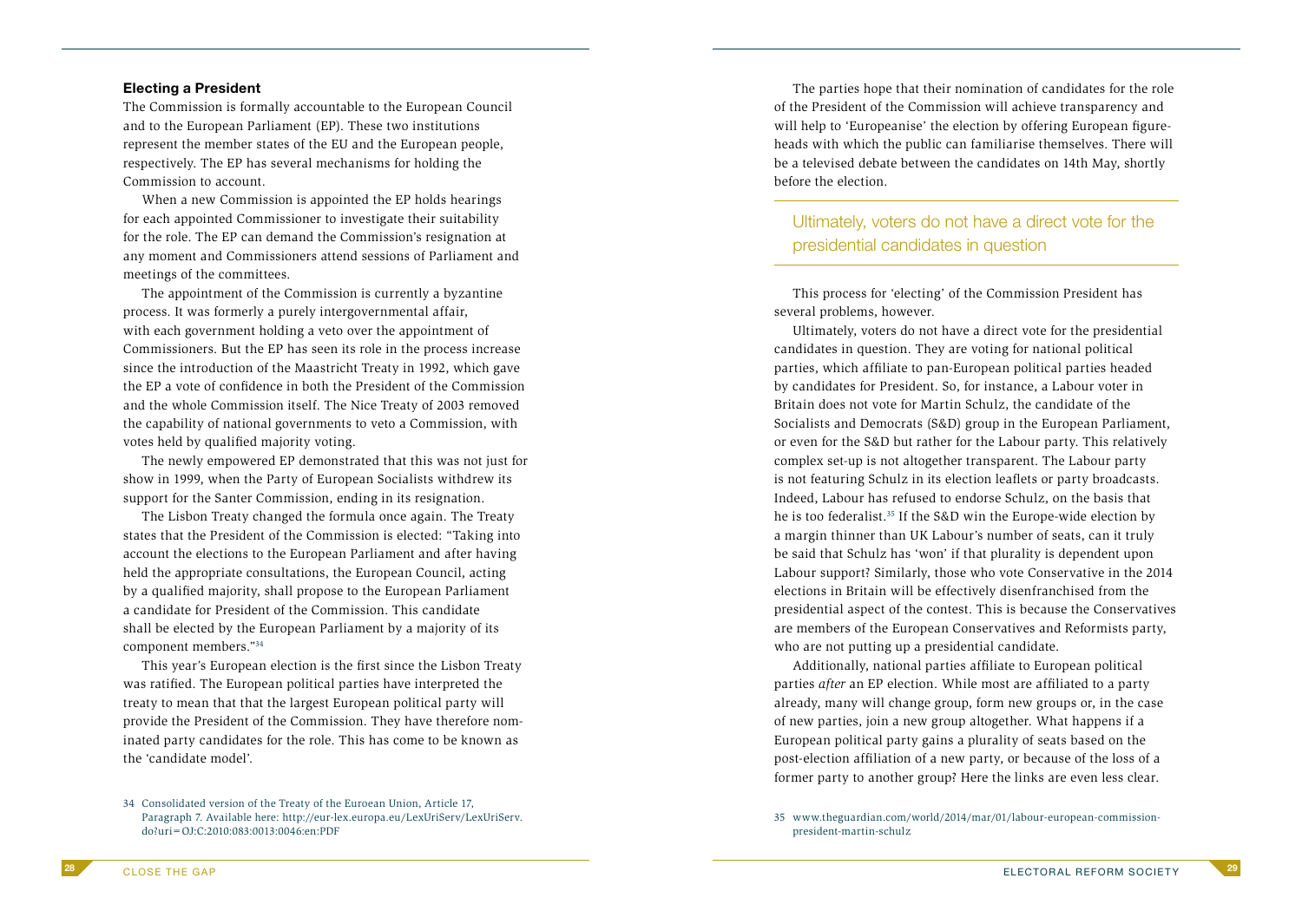European political parties lack affiliates in all member states as well. For instance, British voters are currently unable to vote, as it were, for the European People's Party.

A revealing statistic can be found in a recent poll by the German pollster Intratest Dimap. Asked whom they would prefer to be European Commission President, 36% of Germans support the S&D nominee, Martin Schulz, member of the German Social Democratic Party and current President of the European Parliament.<sup>36</sup> Some 30% of respondents support the election of former Luxembourgish Prime Minister Jean-Claude Juncker, who is the presumptive nominee of the European People's Party, with 20% supporting neither.

Yet the same poll showed 39% of voters backing the Christian Democratic Union, and its sister party the Christian Social Union, which are affiliated to the European People's Party and therefore officially backing Juncker, whereas 29% backed the Social Democratic Party of Schulz himself. This does not suggest that the majority of German voters are treating the contest as a chance to choose a Commission President. Notably, support in national polls does not differ too much from the European Parliamentary figures, with an Intratest Dimap poll the same month showing the CDU/CSU on 41% to 27% for the SPD. So there is little evidence that the German campaign has been 'Europeanised' by this process.

An additional problem lies in the possibility of an inconclusive result, leading to negotiations and arguments which lack transparency. A dead heat could serve to make the democratic credentials of the 'candidate model' even more questionable. This danger is very real – the latest projection of the election result by Pollwatch2014 (at the time of writing) shows a draw between the S&D and the European People's Party at 212 seats apiece.<sup>37</sup>

Earlier this year, *The Economist* recommended that none of the candidates for Commission President be selected, suggesting that the European Council overrule the EP. Their concern is that the 'election' could mean "not just ending up with the wrong person, but also making the Commission even more beholden to the Parliament".38 While *The Economist* is perhaps right to say that "most

- 36 Poll available at www.infratest-dimap.de/umfragen-analysen/bundesweit/ europatrend/2014/februar/ (In German)
- 37 See www.pollwatch2014.eu
- 38 See www.economist.com/news/leaders/21595904-if-ever-europe-needed-

European voters neither know nor care who any of these people are or what they stand for", their suggestion could seriously undermine European democracy. To ignore the EP's wishes after the election could send a signal that the EU is not capable of living up to its own rhetoric on democracy. The Commission 'candidate model' would be exposed as a failure, and this could have the effect of making trust in the EU deteriorate further. It could harm the credibility of the Commission, the Parliament and European elections themselves.

Clearly, there are serious problems with the 'candidate model' of electing a President through party nominations. The 'contest' does not appear to engage European citizens, and the result may not really reflect their wishes. However, two wrongs do not make a right. If the Council over-rules the process, it would make a mockery of European democracy. There is a real need to clean up the process of electing the President, and to agree on clearer rules for the 2019 election.

**Recommendation 6:** The European Council should accede to the 'candidate model' for the 2014 election but should negotiate with European political parties on a clearer set of rules for future elections.

#### Why not directly elect?

The most obvious way of making the Commission more accountable is to make the President directly elected by the people of Europe. In recent years, direct election has been publicly supported by Wolfgang Schäuble, the German finance minister, and has previously been supported by his party, the Christian Democratic Union.<sup>39</sup>

Direct election may provide the Commission President with more legitimacy, and galvanise the public in a European election campaign, but it would also be likely to produce centralisation of power into one person's hands and to have other anti-democratic side-effects.

The European population consists of more than half a billion people spread across 28 member states with 24 official languages. Campaigning across such an environment would be exceedingly difficult. It would be necessary to make sure that the elected

competent-reformer-new-ideas-it-now-lagarde-president

<sup>39</sup> See www.euractiv.com/future-eu/germanys-schaeuble-calls-directlnews-512823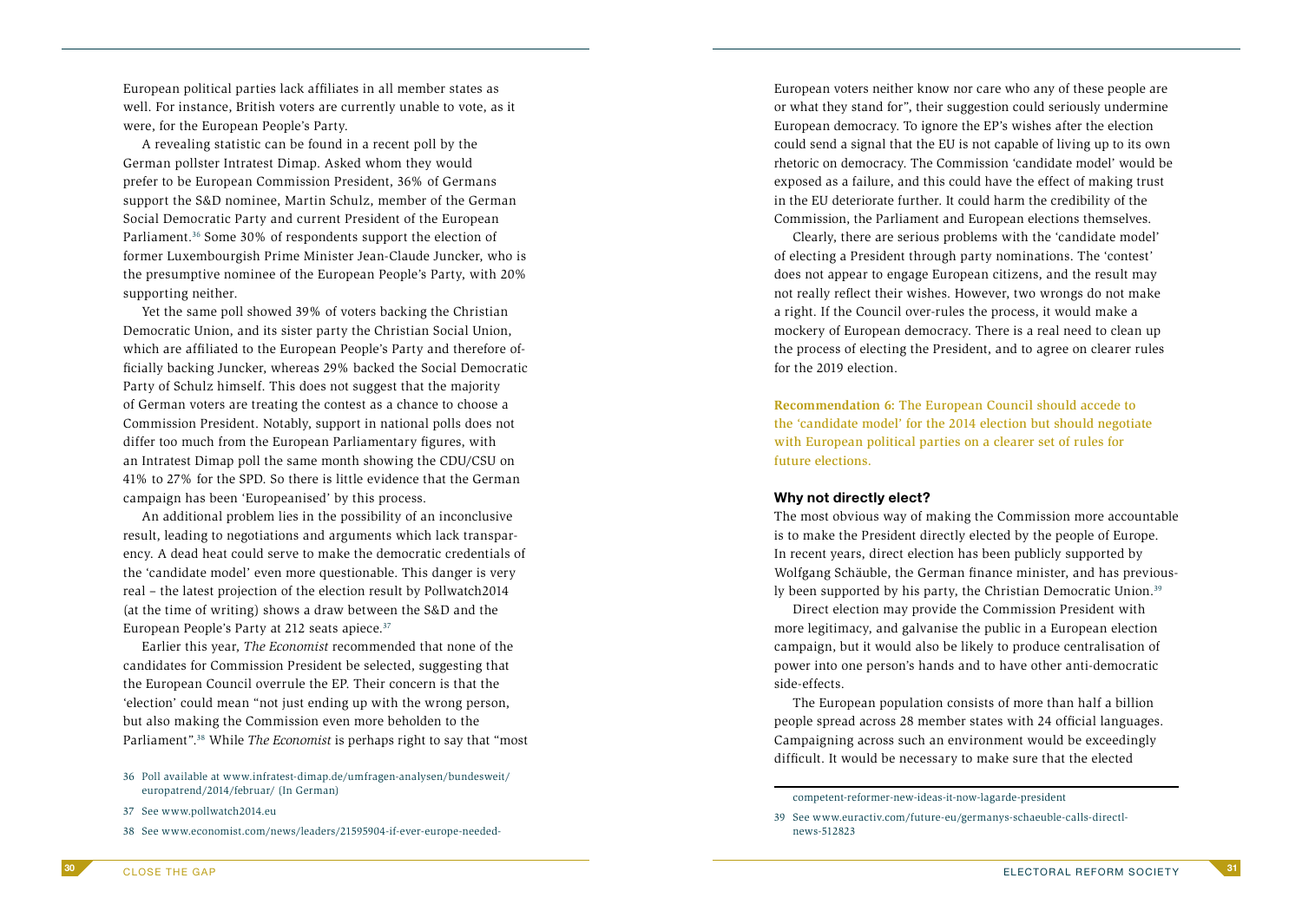candidate has appropriate support from across the geographic spread of the EU. An elected Commission President who does not have such widespread support could face a splintering or divided union.

We cannot impose traditional, nation-based models of democracy (such as direct election of a President) on a unique supranational entity

Naturally, therefore, candidates for the Presidency would need to demonstrate support across the EU. They would need to be nominated in multiple countries. The difficulty is that voters may not vote for candidates based on their ideological support but on national recognition. And smaller countries could be left out of the contest. Above all, Europe is a vast, complex and multilingual society. We cannot simply impose traditional, nation-based models of democracy (such as direct election of a President) on a unique supranational entity. For that reason, direct election of the Commission Presidency is not the way to go.

## EMPOWERING NATIONAL PARLIAMENTS 4

Many commentators – whether Eurosceptic<sup>40</sup> or pro-European<sup>41</sup> – have come to see the future of European democratic reform in the role of national parliaments. Often the first place voters look to for democratic accountability is their own national parliament. MPs are more prominent than MEPs. Parliaments are also more representative than governments, even if the latter is drawn from the former. And as chambers for debate, parliaments are transparent arenas for scrutinising national policy.

Yet we should not pretend national parliaments are perfect. Democratic deficits exist at the national level in almost every European country. Turnouts are decreasing across Europe in national as well as European elections, and citizens feel increasingly distant from their own governments and parliaments as well as that of the EU. A more democratic Europe is therefore dependent upon more democratic nation states. If parliaments are to better scrutinise Brussels then they must also become more democratic. A Westminster-style parliament with strong executive control is clearly going to be more easily cowed by the executive on European and other issues.

Nevertheless, national parliaments offer a clear and comprehensible route towards improving the democratic performance of the European Union. There are two elements to scrutiny of the EU by national parliaments. Firstly, ever since the Lisbon Treaty, national parliaments now have official recognition as an element of EU decision-making. Secondly, European law is made in Brussels but

<sup>40</sup> http://blogs.lse.ac.uk/europpblog/2013/11/18/five-minutes-with-matspersson-national-parliaments-are-the-solution-to-the-eus-democratic-deficit/

<sup>41</sup> www.cer.org.uk/sites/default/files/publications/attachments/pdf/2013/ rp\_119-7927.pdf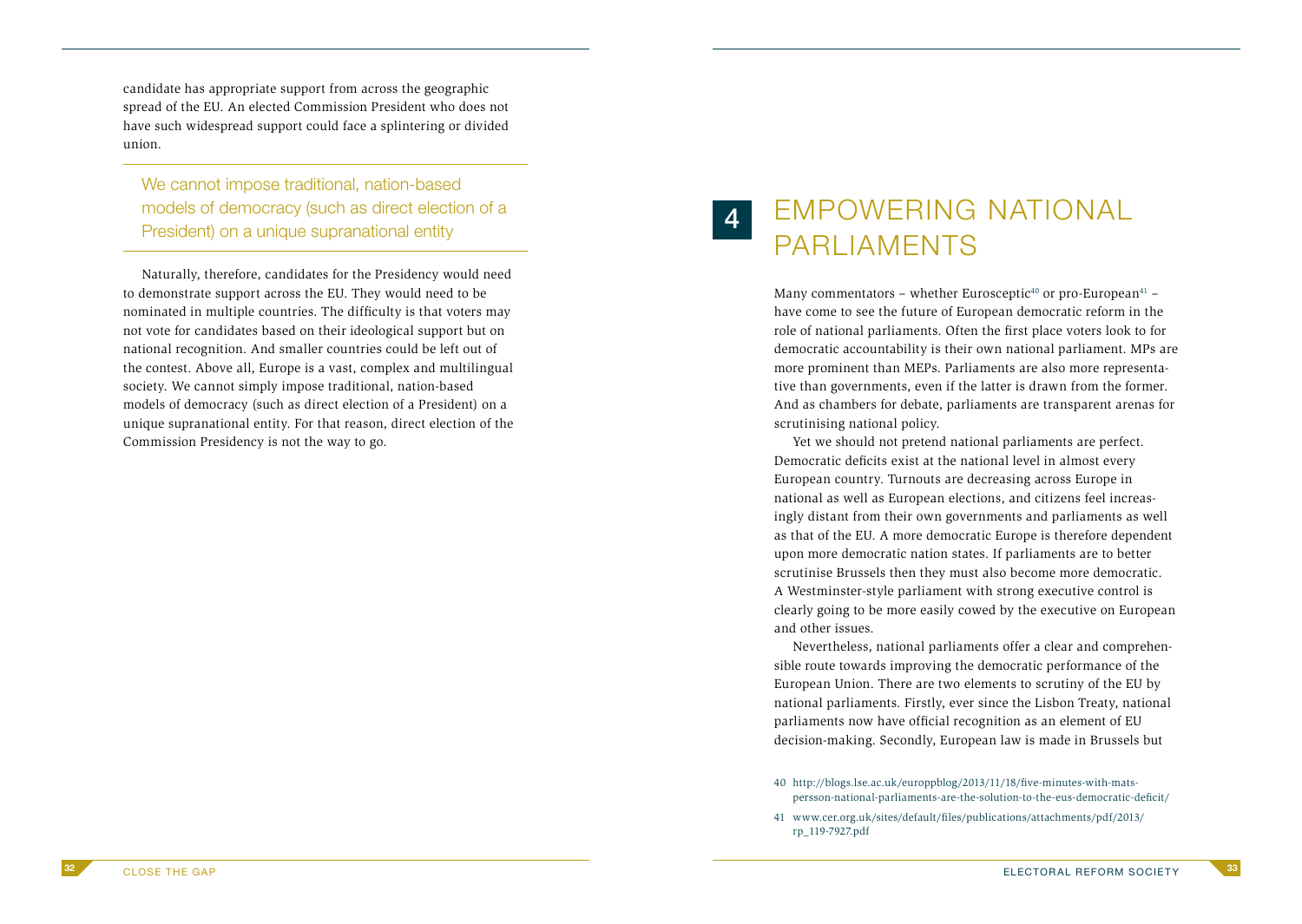is implemented in member states, and this process is scrutinised in most member states by committees. Our two recommendations fall under these two categories of scrutiny.

#### Which colour card?

Since 2006 the European Commission has been sending all national parliaments all legislative proposals. The Lisbon Treaty creates a new role for national parliaments as guarantors of the concept of subsidiarity. Legislation is now sent to national parliaments at the same time as it is sent to the European Parliament and the Council of Ministers. Any national parliament may then give a 'reasoned opinion' – ie an expression of disapproval – if it considers that the proposal violates the principle of subsidiarity.

National parliaments have eight weeks to submit such an opinion, and if a third of parliaments issue one then a 'yellow card' is issued. In such a case the Commission has to review the proposal with a view to maintain, amend or withdraw it. If half of national parliaments submit an opinion and the Commission decides to maintain the proposal then it must submit a reasoned opinion of its own to the European Council and the Parliament, each of which can strike down the proposal. If the Commission proposes the law again, half the national parliaments can block the proposal – this is called the 'orange card'.

In reality, the system has proven to be rather unwieldy. In 2012 (the most recent year for which data is available) national parliaments submitted 663 opinions, of which 70 were 'reasoned opinions'. In that period one 'yellow card' was issued, and this was the first ever.<sup>42</sup> Since 2012, only one further yellow card has been issued, though at least two legislative proposals have been withdrawn due to the threat of the yellow card.<sup>43</sup>

The large number of reasoned opinions issued without a yellow card demonstrates the difficulty in achieving consensus amongst member state parliaments, and there is a perception that the parliaments do not communicate well between themselves. This is important because "the more parliaments co-operate, the more

they can accumulate countervailing forces against the transfer of powers to the European level. As the new mechanism does not lead into a blockade of integration but in political deliberation on issued opinions, it is likely that a more problem-oriented, flexible balance of power is achieved in the federal order of the EU."44

Strong collaboration between parliaments is therefore vital for the yellow card system to become a powerful, deliberative and constructive addition to EU decision-making processes.

The second yellow card ever issued was against the Commission's proposal for a European Public Prosecutor's Office to investigate fraud against the EU budget. Some 14 parliamentary chambers in 11 member states issued reasoned opinions. MPs expressed concerns about the new office, claiming that existing national prosecutors and European agencies could cover the work.

This yellow card was subsequently rejected by the European Commission and they decided to 'maintain' the policy.45 Previously yellow cards had been treated as a virtual veto, with the Commission withdrawing the Monti II legislation on the right to strike after the first use of the yellow card, and seeking to prevent yellow cards by modifying a 2012 directive on public procurement, as well as a directive on pensions.46

The Commission's insistence on maintaining the Public Prosecutor legislation therefore changed the nature of the yellow card system, setting a precedent for the Commission over-ruling the system. This could undermine the system in the future and make national parliaments more reluctant to go through the work of creating reasoned opinions, especially as so many fail to create the groundswell necessary for a yellow card.

The hunger for more power for national parliaments has not been satisfied by yellow cards alone. There have been calls for the consultation period for national parliaments to be extended from eight weeks to 12 weeks. As well as giving parliaments more time to respond, increased time could allow for some limited consultation with domestic civil society.

- 44 Prof. Arthur Benz *Linking multiple demoi. Inter-parliamentary relations in the EU*, 2011, available at http://deposit.fernuni-hagen.de/2856/1/benzievonline2011nr1.pdf
- 45 See Commission decision here: http://ec.europa.eu/commission\_2010-2014/ sefcovic/documents/2013\_11\_27\_com851\_public\_prosecutor\_en.pdf
- 46 www.cer.org.uk/insights/eus-yellow-card-comes-age-subsidiarity-unbound

<sup>42</sup> Stats from European Commission's 2012 annual report on relations between the European Commission and national parliaments available here: http:// ec.europa.eu/dgs/secretariat\_general/relations/relations\_other/npo/docs/ ar\_2012\_en.pdf

<sup>43</sup> www.cer.org.uk/insights/eus-yellow-card-comes-age-subsidiarity-unbound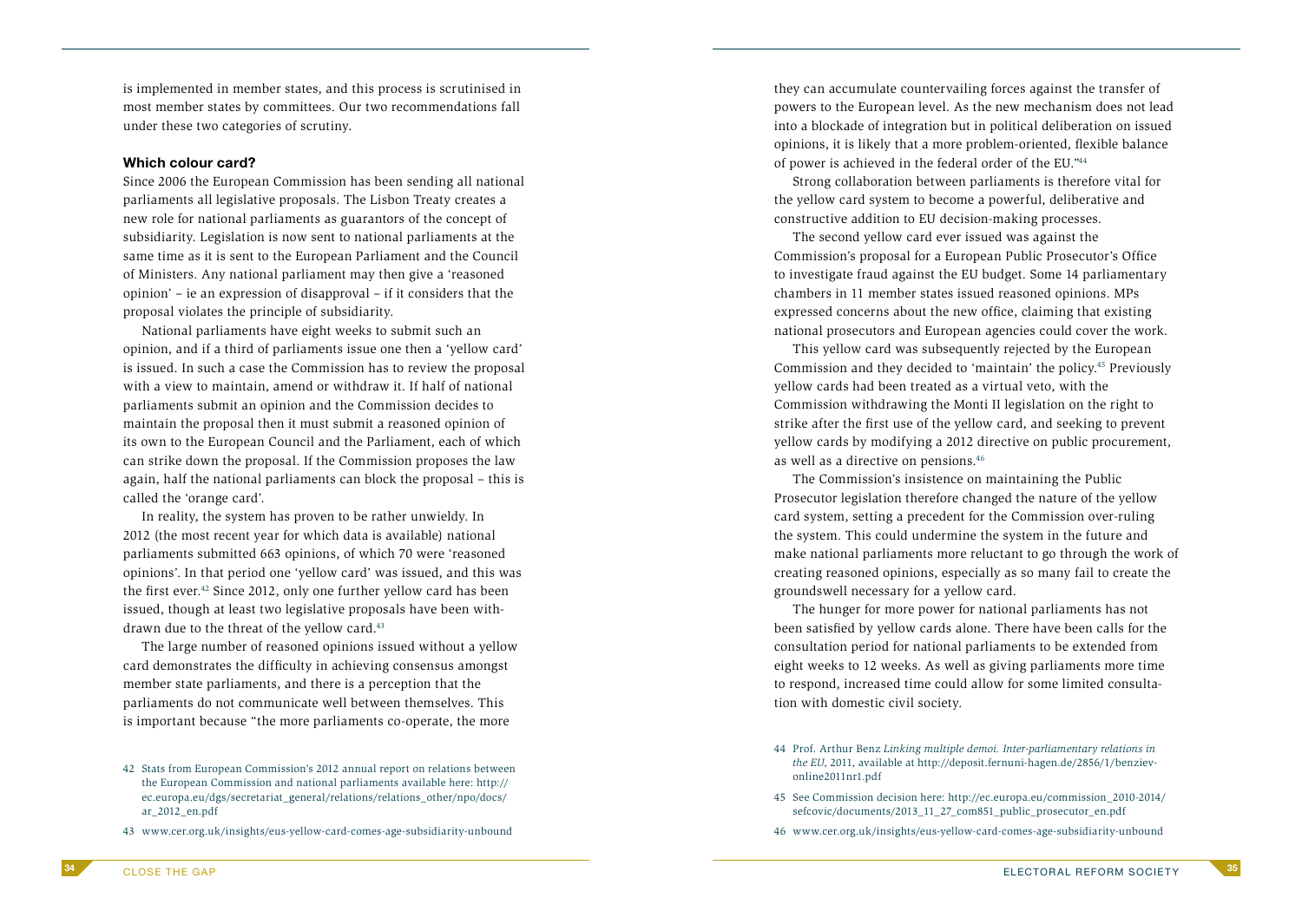Similarly there have been calls by some – including William Hague47 – for a 'red card' to be created, which would allow parliaments to veto European policies directly. Half of national parliaments providing a 'reasoned opinion' would seem an appropriate threshold for such a policy. Such a reform would not necessarily need treaty changes. A *de facto* red card system could be created by the Commission simply agreeing to treat such a threshold as an automatic veto, just as the Commission began accepting reasoned opinions prior to the Lisbon Treaty.

Perhaps most radically, The Dutch House of Representatives has suggested the creation of a 'green card', which would allow national parliaments to come together to ask for the creation of new legislation, or the repeal of old legislation.<sup>48</sup> At a time when the Commission, Council, EP and citizens (through the European Citizen Initiative) have the capability to propose EU legislation, this seems a fair addition.

**Recommendation 7:** The adoption of 'green cards' should be a longterm priority. Red cards should also be adopted, though for the time being the Commission should create an informal agreement to treat a certain number of reasoned opinions as a *de facto* red card. Increase the amount of time for a reasoned opinion to be issued to 12 weeks.

#### Domestic scrutiny

The second aspect of the power of national parliaments in the EU structure comes in the form of domestic scrutiny. European member states' parliaments have European affairs committees which scrutinise the EU, evaluate its policies and hold governments to account in their dealings with the European Council and the Council of Ministers.

Different EU member states have, naturally, set up different rules for their committees and for EU scrutiny in general. Britain's scrutiny is principally focused in the House of Commons European Scrutiny Committee and the House of Lords EU Select Committee.

48 See Tweede Kamer report *Democratic Legitimacy in the EU and the role of national parliaments* www.tweedekamer.nl/images/Position\_paper\_ Dutch\_House\_of\_Representatives\_on\_democratic\_legitimacy\_in\_the\_EU\_ final\_181-236782.pdf

A 2013 study on scrutiny of the European Council by the EU's Directorate-General for Internal Policies described Britain's system as a 'government accountability system', in which scrutiny of the EU is relatively developed *ex-post*, but undeveloped *post-ante.*49 For instance, there are few debates on European Council decisions before summits. Instead there are plenary sessions of the whole national parliament after the summit. These provide opportunities for the opposition to voice concerns, but there are fewer opportunities to affect government policy, as it happens after the fact.

The report's authors conclude that Denmark's system, which they dub 'Full Europeanisation', provides the largest amount of scrutiny and accountability. In the Danish model, government stances at the Council are scrutinised both before and after summits, and both in committee and in plenary meetings of the whole parliament, providing both the expertise of committee and the public questioning of plenary.

The Danish European Affairs Committee has long been seen as Europe's strongest committee. The key function of the Danish committee as opposed to other committees is its 'mandate' system, in which ministers must provide an oral description of the Council agenda and the government's negotiating position to the Committee. The Committee is then asked to provide approval for the government stance. Committee members then deliberate over the negotiating position, and the Chair closes the meeting when he or she feels that members of the committee representing parties which hold a majority of seats in the Parliament do not oppose the proposed negotiating position. If a consensus cannot be found, the Committee can reject the ministers' mandate and they will have to return at a later date (though in practice this rarely happens). A written report is then produced detailing the Committee's position and the leading minister's discretion to deviate from this position.<sup>50</sup>

Once a Council meeting is over, the responsible minister must submit a report to the Committee in which they summarise the meeting proceedings. If the Committee is unsatisfied with the

- 49 *Democratic Control in the Member States of the European Council and the Euro zone summits* available at www.europarl.europa.eu/RegData/etudes/etudes/ join/2013/474392/IPOL-AFCO\_ET(2013)474392\_EN.pdf
- 50 Work of the Danish European Affairs Committee detailed here: http://aei.pitt. edu/33634/1/pw\_127.pdf and www.eu-oplysningen.dk/upload/application/ pdf/77305369/euo\_europaudvalg\_jan2012\_uk\_web.pdf%3Fdownload%3D1

<sup>47</sup> See www.bbc.co.uk/news/world-europe-22730226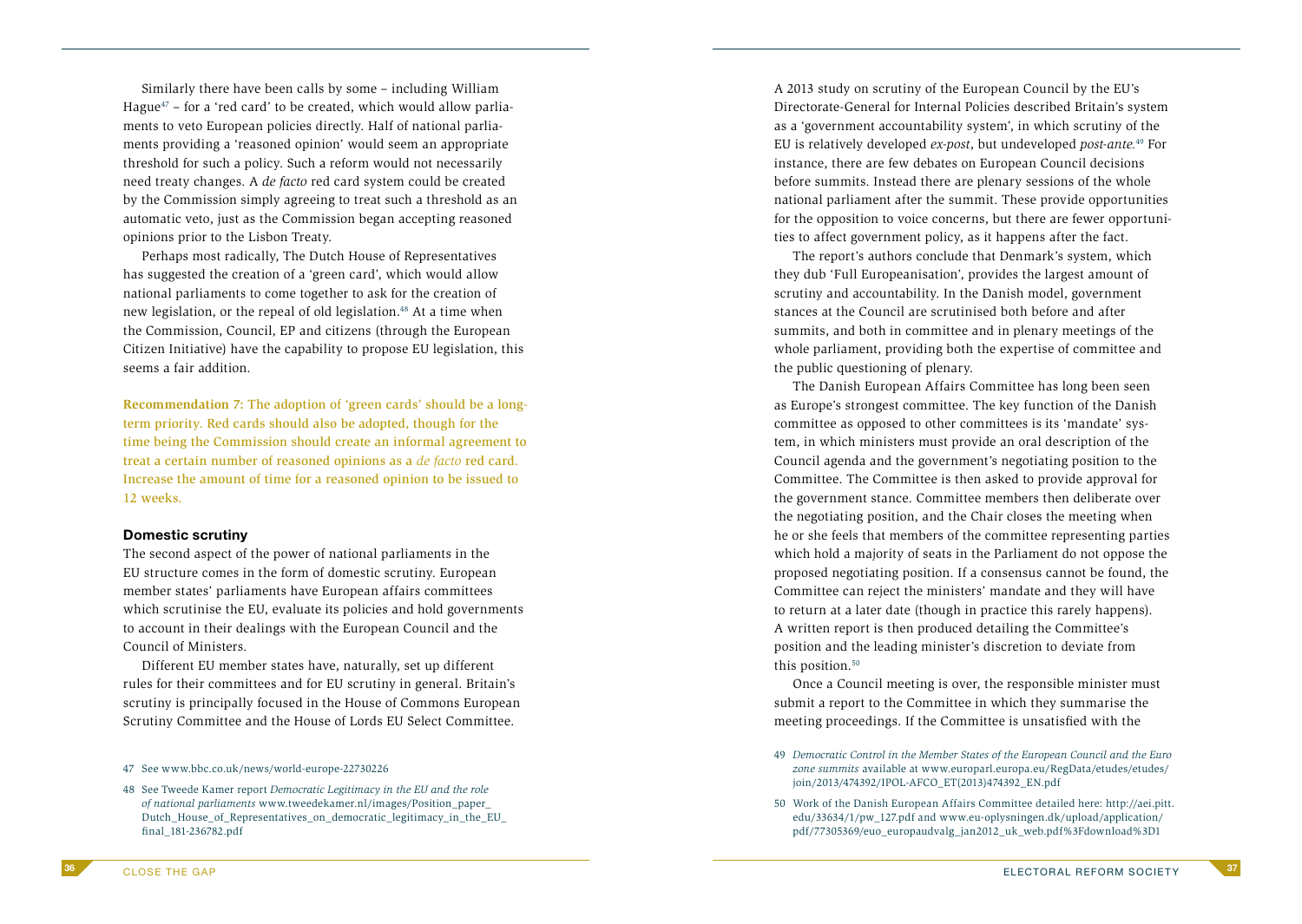report then they can initiate further scrutiny measures such as demanding a plenary discussion, or further questioning. However, the follow-up is rarely used. This model of scrutiny allows parliament to hold the government fully to account regarding its dealings with other European states.

**Recommendation 8:** The UK Parliament should be able to scrutinise the Government's negotiating position before European Council meetings as well as after.

Scrutiny of European policy also involves other committees in Denmark, so that each European policy areas is analysed by the appropriate committee. Agricultural policy goes to the Agriculture Committee, health policy to the Health Committee, and so on. This is known as 'mainstreaming'.

Since 2011 the committee structure in Ireland has been 'mainstreamed'. Detailed consideration of EU draft legislation and other policy documents was devolved to the relevant sectoral committees. This allowed for Ireland's expert legislators to scrutinise EU proposals relating to their sector. Mainstreaming has also allowed the Oireacthtas European Affairs Committee to have a more targeted role.<sup>51</sup>

The UK's European Scrutiny Committee was described by Chris Heaton-Harris, a member of the Committee, at a recent OpenEurope conference as a committee that one is "put on" rather than one chooses to be on, as the level of work is so large-scale. According to the European Scrutiny Committee around 1,000 documents are deposited in the UK Parliament every year.52 A more mainstreamed system may make the work of the European Scrutiny Committee less strenuous and allow it to dedicate itself to new forms of scrutiny.

In addition, the hiving off of 'European' issues into a single committee treats EU policy as if it is a specialised branch of foreign policy, when in reality it touches on all types of policy.

**Recommendation 9:** The UK Parliament should 'mainstream' European policies by sending European legislation to the appropriate committee depending on the policy area.

In the UK the House of Lords is often said to provide exemplary scrutiny of the EU. With six sub-committees covering various aspects of EU policy it is no wonder why. It is also the case that the Lords has no single-party majority, and this is an important component in its ability to scrutinise.

It is also ironic that the part of the British Parliament which provides the greatest scrutiny of the European Union (ie the House of Lords) is itself unelected and unaccountable. Due to this it is also much less visible. Many of the critiques that can be levelled at the EU can also be levelled at Britain's upper house – it is unelected, unaccountable and unrepresentative.

One of the important aspects of the more effective committees is that they exist in systems which rarely have single-party majorities. Hence, it is more difficult for parties to control them through whipping. Indeed, in the Danish example given above, the mandate system was invented precisely because Denmark has a political system where minority governments dominate. Hence the mandate system was invented precisely to make sure that a majority of the legislature stood behind the government's negotiating position.

Richard Mulgan has noted that the Australian Senate is a successful 'House of Review' not because of its institutions but because of its anti-government majority. A more pluralistic house makes it more difficult for the government to control the Senate's committees.53 Similarly, the fact that Britain currently has a hung parliament has helped to strengthen Select Committees, as whipping them has become harder. While the Lords, with its six sub-committees on European Union issues, may provide good scrutiny, its unelected nature means that the committee lacks representativeness and accountability. The most effective committees must naturally represent a plurality of views and a spectrum of opinion, to provide the best scrutiny.

It cannot be ignored that national parliaments are, on the whole, also suffering from markedly declining electoral turnouts and legitimacy throughout Europe. While they maintain higher turnouts

<sup>51</sup> See written evidence to House of Lords European Scrutiny inquiry, p7: www.parliament.uk/documents/lords-committees/eu-select/Role%20of%20 national%20parliaments/nationalparliamentsevidence.pdf

<sup>52</sup> See p23 of the European Scrutiny Committee's report on reforming the system of Scrutiny, available at: www.publications.parliament.uk/pa/cm201314/ cmselect/cmeuleg/109/109.pdf

<sup>53</sup> Mulgan, Richard *The Australian Senate as a 'House of Review'* Australian Journal of Political Science Vol 31, Issue 2, 1996.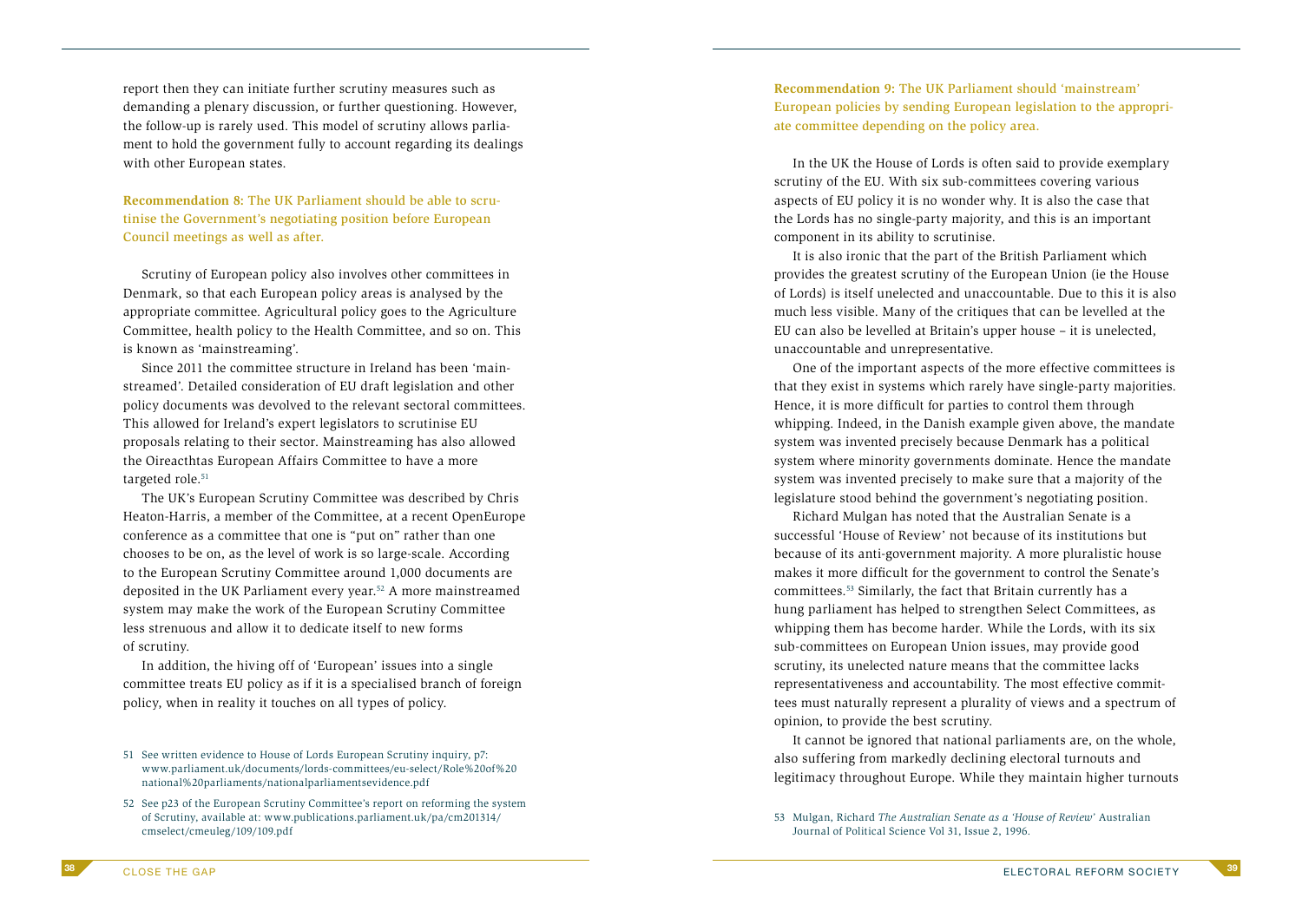and legitimacy than the European Parliament they must also reform themselves in order to increase their own legitimacy.

We advocate a wide range of constitutional and political reforms at the domestic level which, if taken as a package, would go some way towards addressing voter disengagement and improving the legitimacy of our parliament. These include introducing a proportional voting system, electing the second chamber and getting big money out of politics by cleaning up party funding.

For a truly strong role for parliaments there must therefore be reform of EU structures, reform of the processes of parliament with regards to the EU and a reform of parliaments themselves.

#### Leading the way

Stronger national parliaments can help deal with many of the democratic deficits in the European Union. By better holding the diplomatic portion of the EU to account, national parliaments can democratise the behaviour of ministers at the Council. And national parliaments can provide a 'third house' of the European structure, strengthening the principle of subsidiarity. The former European Commission President, Jacques Delors, once jokingly offered a prize to anyone who could define subsidiarity in less than a page. Allowing national parliaments to define where those limits lie could provide the solution to that problem.

National parliaments are not a silver bullet for solving the democratic deficit. Reform of parliaments' role must happen alongside reform of the European Parliament

By coming together and agreeing a shared set of goals, national parliaments could strengthen their hand and become crucial guarantors of their citizens' democratic rights. Institutions exist for the collaboration of national parliaments, most notably COSAC (the Conference of Parliamentary Committees for Union Affairs of Parliaments of the European Union). But these do not appear to have achieved the kind of collaboration necessary for effective scrutiny of EU affairs by national parliaments. Charles Grant, head of the Centre for European Reform, has suggested a forum of national parliamentarians should be created in Brussels.

But a larger, more attention-grabbing intervention may be necessary. Westminster could lead the way by organising a Speaker's Conference on the role of national parliaments in European democracy. This could be the precursor to an international conference of parliaments around Europe, where scrutiny procedures are shared and common standards are agreed.

Recommendation 10: Westminster should organise a Speaker's Conference on strengthening Parliament's role in EU democracy, with a view to taking proposals forward to a pan-European conference of parliaments

Yet national parliaments are not a silver bullet for solving the democratic deficit. Reform of parliaments' role must work alongside reform of the European Parliament and the other European institutions. The work involved in scrutinising an institution the size of the EU is extensive, and beyond the scope of national parliaments alone.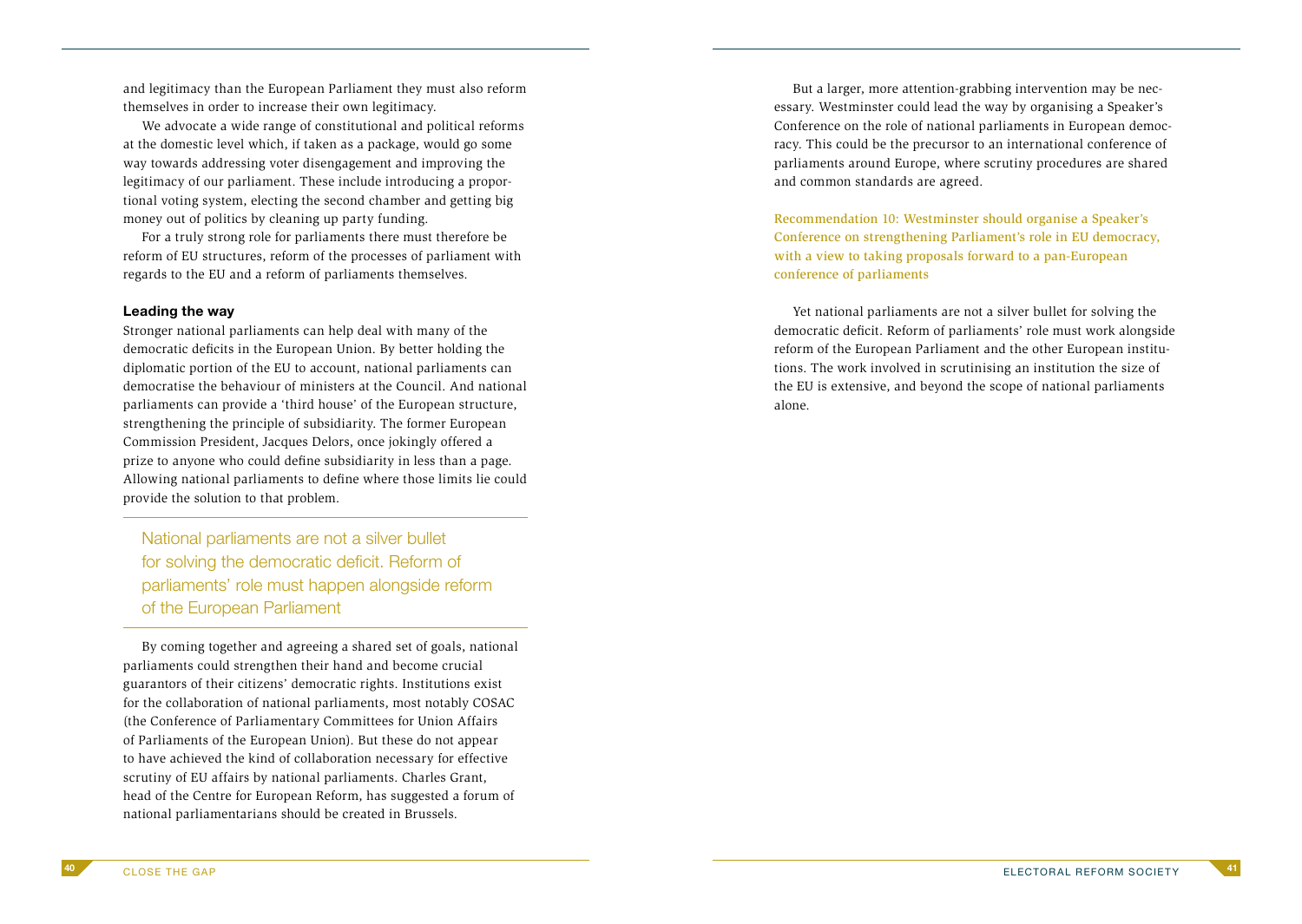# 5

## DEVOLUTION AND DIRECT PARTICIPATION

Our final two recommendations for closing the gap between the EU and the European people involve devolving power – both to existing devolved institutions and to people themselves.

#### The Bridgend Question

The devolved institutions have their own scrutiny mechanisms for the EU. In Scotland, for instance, there is a dedicated European and External Affairs Committee, although there is an element of 'mainstreaming' (*see p38*), with debates on EU legislation held in the appropriate subject committee and in the whole chamber.

Sub-national levels of government are also represented in Brussels through the Committee of the Regions, an advisory body made up of representatives from local and regional governments. The UK delegation includes two members of the London Assembly, National Assembly of Wales, Scottish Parliament and Northern Irish Assembly, and also includes two alternates from the Scottish Parliament. The devolved institutions also have offices in Brussels so as to maintain lobbying activities.

It is therefore not true to say that devolved institutions have no sway over EU legislation. However, there still remain clear democratic gaps, and too often the process depends on the good will of UK ministers.

The Welsh First Minister outlined what he described as the 'Bridgend Question' (to go alongside the West Lothian Question) in a speech in 2012.<sup>54</sup> The question notes that at the Council of Ministers, the UK is represented on agricultural and fisheries issues, for instance, by the UK minister for the Department of

Environment, Food and Rural Affairs. Yet these are devolved issues which often have a greater effect in devolved areas (for example, Scotland has 59% of the UK's coastline). However, the UK minister negotiates on behalf of the whole of Britain, regardless of the three other agriculture ministers in Holyrood, Stormont and Cardiff Bay. It is therefore possible for a UK minister to negotiate policy in Brussels with no reference to devolved nations or regions.

We need better consultation and stronger inter-governmental arrangements within the UK. As with the UK Parliament, there could be a requirement for UK ministers to present the agenda of Council meetings to the relevant devolved committees, with the committee able to call the minister in question before them if it has any objections to the UK position. In the age of video conferencing this need not mean long journeys to Edinburgh or Belfast. Such question-and-answer suggestions would have to be non-binding, but could provide for a healthy exchange of views between devolved institutions and the UK government.

We need better consultation and stronger intergovernmental arrangements within the UK

At the European Council meetings, a distinction can be made between occupying the chair, which is the purview of UK ministers, and participation at meetings, where devolved ministers can have a more active role as appropriate. In some federal states in Europe, such as Germany and Belgium, rights of participation are written into the constitution. Having such a right would give devolved administrations a stronger position.<sup>55</sup>

**Recommendation 11:** Give devolved parliaments and assemblies the right to hold UK ministers to account on pressing issues at EU negotiations, and devolved ministers the right to participate in Council meetings as appropriate.

55 Prof M Keating, cited in National Assembly for Wales' Constitutional and Legislative Affairs Committee report *Wales' Role in the EU Decision-Making Process*, p20, available at: www.assemblywales.org/bus-home/bus-businessfourth-assembly-laid-docs/cr-ld9674-e.pdf?langoption=3&ttl=CR-LD9674%20 -%20Constitutional%20and%20Legislative%20Affairs%20Committee%20-%20 Wales%26%238217%3B%20role%20in%20the%20EU%20decision-making%20 process%20March%202014

<sup>54</sup> Speech transcript available at: www.clickonwales.org/2012/04/wales-and-thefuture-of-the-united-kingdom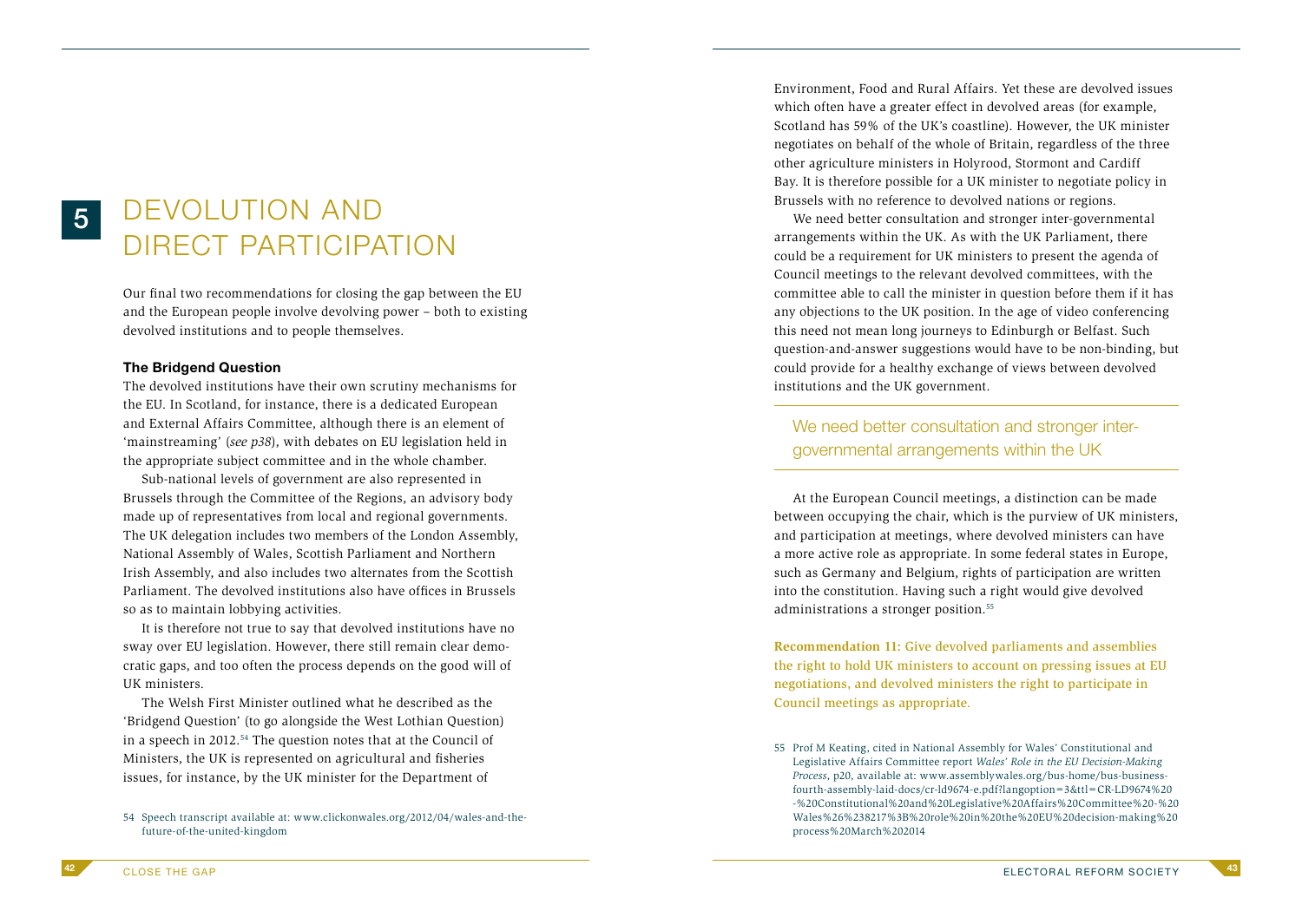#### Power to the people

The problem with parliaments, of course, is that they are not necessarily representative of the views of the general public themselves. Indeed, no parliament could ever hope to exactly replicate the views of the entire public, hence why we have representatives rather than delegates.

The Lisbon Treaty created the first direct citizen involvement in EU law-making by giving European citizens the capability to come together to propose legislation. The European Citizens Initiative allows for citizens to propose EU policies. If proposals get more than one million signatures across the EU, with significant numbers of signatures in seven of the EU's 28 member states, then it goes to the Commission. Unfortunately the process for an Initiative is very complex, with ten steps that may take up to 21 months to complete. At the time of writing there are only seven open initiatives and only two initiatives have reached the threshold necessary to initiate the legislative process.56 These are a 'Right to Water' initiative and a pro-life campaign called 'One of Us'.

An alternative process for engaging EU citizens in EU legislative processes is the use of 'publics' in policy formation. Publics are spheres of deliberative policymaking which involve citizens directly.

Tools such as citizen juries (with around 12–24 members) and citizen assemblies (with closer to 100 members) allow for institutionalised forms of deliberative democracy, involving a representative sample of citizens (which could be taken from the electoral roll as with judicial juries). While such participative democratic institutions have not been tried in the EU proper, NGOs such as European Alternatives have used such techniques in their work. Citizen juries have been used by both local and national government in the UK.<sup>57</sup> Citizen assemblies have been used in British Columbia, Ontario and Canada on electoral reform issues.

Such participatory mechanisms work by taking a representative sample of citizens, informing them of the issues at hand (perhaps with a series of presentations) and then allowing them to discuss

and deliberate on the issues, in an attempt to come to a consensus. Such mechanisms can help to instil trust in a decision by demonstrating that a group of citizens, rather than elites, have reached their own conclusions.

Such deliberative mechanisms could be deployed to investigate particularly salient or controversial EU issues (such as the negotiation of new treaties) on the request of national parliaments or governments. The use of deliberative tools in this area could be easily piloted. Initially such mechanisms could be non-binding, though certainly there would be a moral imperative to follow the conclusions of a jury or assembly.

**Recommendation 12:** Deliberative mechanisms should be put in place – at both the European and UK level – for giving citizens a direct say in the shaping of European legislation.

<sup>56</sup> Data taken from ECI website at http://ec.europa.eu/citizens-initiative/ public/welcome

<sup>57</sup> For a summation of Citizens' Juries work up until 2007, see the House of Commons library note here: www.parliament.uk/documents/commons/lib/ research/briefings/snpc-04546.pdf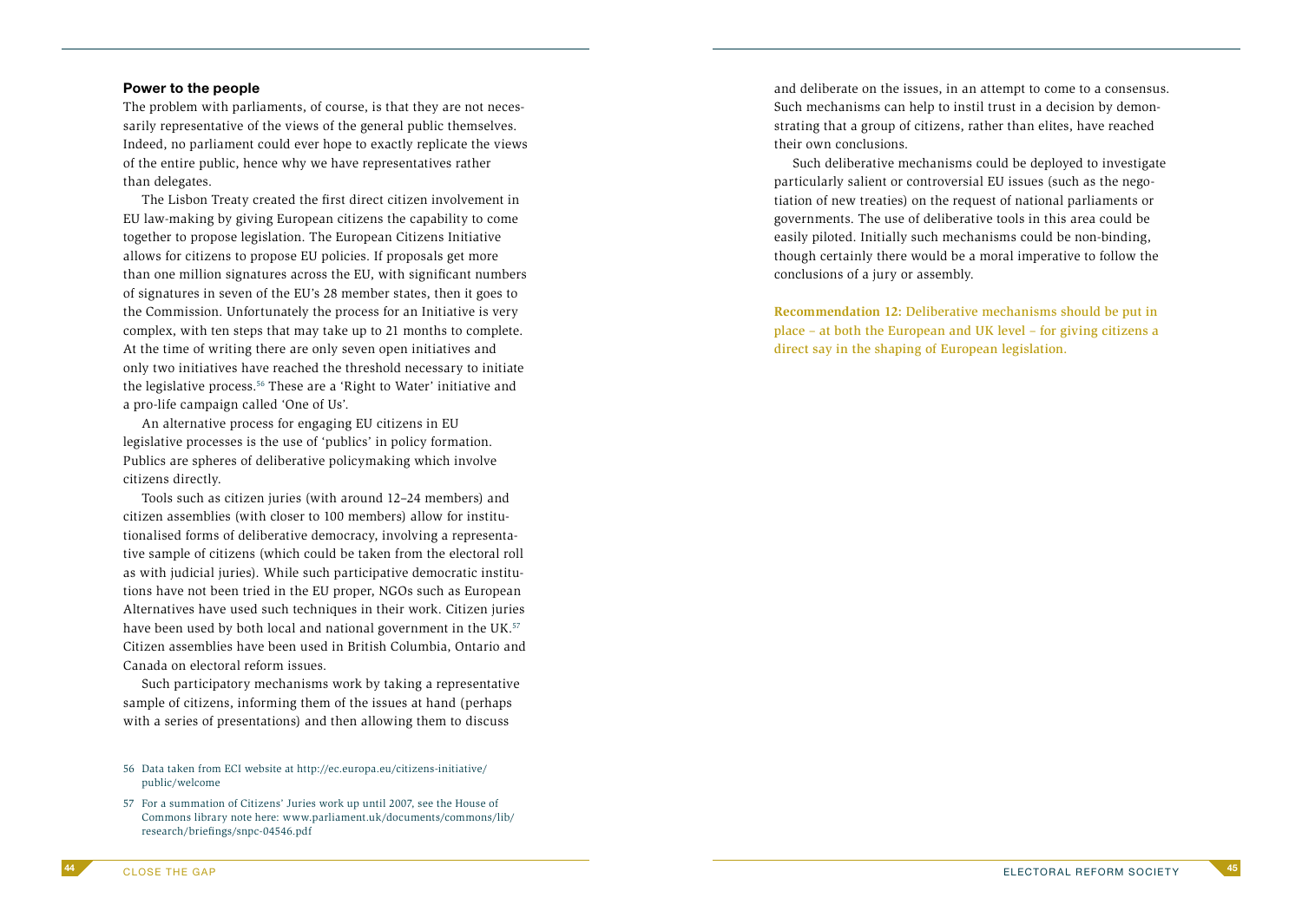## CONCLUSION: CLOSE THE GAP

The democratic deficit is a complex problem requiring action at many different levels. This report has suggested 12 different methods for closing the gap between the EU and its citizens. While some of these are under the purview of political parties and the UK government, others are the responsibility of the European institutions themselves. But this should not prevent British parties from pursuing these reforms – indeed, they could be included in any renegotiations which take place over Britain's membership of the European Union.

#### Towards demoicracy?

Ultimately, any such effort has to be embedded in a clear vision of what a good European democracy looks like. But it is no good just taking the standard nation-based model of representative democracy and applying it to the unique contours of European governance.

Academics such as Cheneval and Schimmelfennig have recently claimed that the EU needs to be held to a different standard than the nation state – they argue that the EU is a 'demoicracy', not a democracy. The term democracy comes from the Greek word for the public. Cheneval and Schimmelfennig contend that the EU does not have a single *demos*, but multiple *demoi*, the plural form of the word.58

'Demoicracy' explicitly recognises that the EU lacks a coherent, unified 'people', and should therefore encourage the participation of separate 'peoples' within the European structure. A cosmopolitan multi-level polity could therefore emerge based on inputs at multiple levels – Europe-wide, national, sub-national and public. A more representative European Parliament and stronger, more

representative, national parliaments could together produce a more democratic Europe.

This is precisely what our 12 recommendations are designed to achieve. Together, they strengthen and make more transparent the UK Parliament's scrutiny and influence over European affairs; they make European structures more open to national influence; and they give citizens a more direct involvement in EU policymaking.

Our recommendations make more transparent the UK Parliament's scrutiny and influence over European affairs; make European structures more open to national influence; and give citizens a more direct involvement in EU policymaking

The EU has many serious democratic flaws. But the deficit can be tackled. That 56% of Danes against 19% of Brits say their voice counts in the EU should give us pause for thought. Denmark is not traditionally viewed as a pro-European nation. It is the only EU member state, besides the UK, to have an opt-out on the Euro. While there are likely to be multiple factors explaining this feeling of engagement, it may in part be down to the Danish parliament's strong system of EU scrutiny.

The EU does, as critics say, lack a *demos*. If the EU is truly a *demoicracy* then the best way of closing the gap between citizens and institutions is to empower the *demoi*. Finding new ways for the national public to discuss, engage with and interact with the EU is the best way of enhancing their role. To do so, the European Parliament should be made more representative, but by increasing the role of citizens and national parliamentarians in the EU structures the EU can be made more open to bottom-up influence. Multiple levels of engagement should be created so as to give citizens the maximum capability to engage with the EU's structures.

Such a structure would not be perfect. No democratic structure is. But it remains the best way of creating a more democratic European Union.

<sup>58</sup> See www.jeanmonnetprogram.org/activities/enl/documents/ ChenevalSchimmelfennig2012.pdf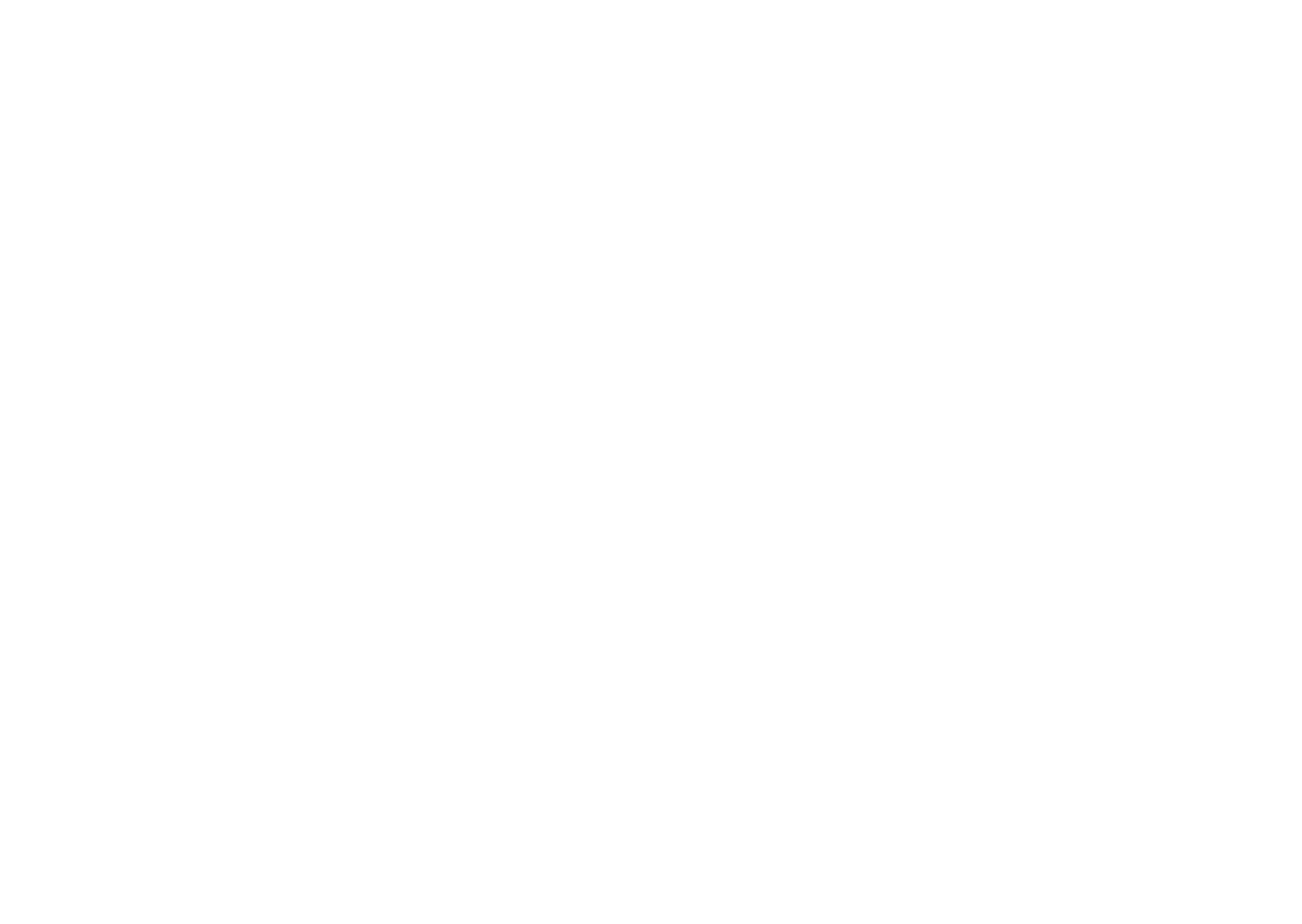